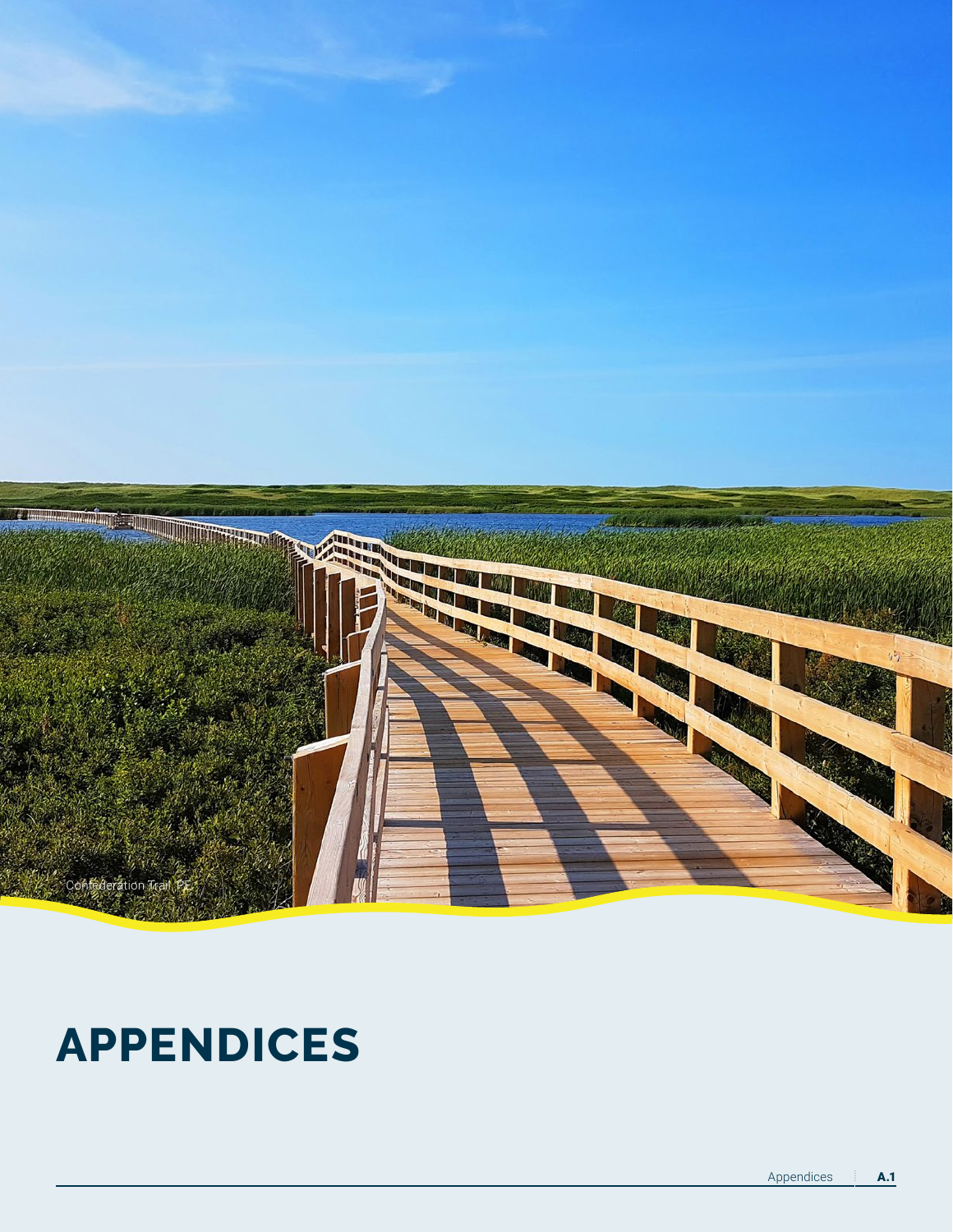#### **APPENDIX A: TRAIL MANAGEMENT OBJECTIVE FORM**

| <b>Region:</b>                                                       | <b>Trail Operator:</b>          |                              |                             | <b>Land Manager:</b> |                            |                                   |  |  |
|----------------------------------------------------------------------|---------------------------------|------------------------------|-----------------------------|----------------------|----------------------------|-----------------------------------|--|--|
| <b>Trail Name:</b>                                                   |                                 |                              |                             |                      | <b>Trail Number:</b>       |                                   |  |  |
|                                                                      | <b>Trail Beginning:</b>         |                              |                             |                      | <b>Beg. Milepost:</b>      |                                   |  |  |
|                                                                      | <b>Trail Ending:</b>            |                              |                             |                      | End. Milepost:             |                                   |  |  |
| <b>Trail Inventory Length:</b><br><b>Trail Mileage Source:</b><br>km |                                 |                              |                             | Wheel                | <b>GPS</b>                 | Unknown<br>Map                    |  |  |
|                                                                      | <b>TMO Trail Section</b>        |                              |                             |                      |                            |                                   |  |  |
|                                                                      | <b>Section Beginning:</b>       |                              |                             |                      | <b>Beg. Milepost:</b>      |                                   |  |  |
| Sec. #                                                               | <b>Section End:</b>             |                              |                             |                      | End. Milepost:             |                                   |  |  |
|                                                                      | <b>Trail Classification</b>     |                              |                             |                      |                            |                                   |  |  |
| (Check any that apply)                                               |                                 | (Check one in each category) |                             |                      |                            |                                   |  |  |
| Season:                                                              |                                 | <b>Mode of Travel:</b>       |                             |                      | <b>Level of Challenge:</b> |                                   |  |  |
|                                                                      | Summer (snow-free)              | Non-Motorized                |                             |                      | Easiest                    |                                   |  |  |
|                                                                      | Winter (snow-covered)           | Motorized                    |                             |                      | Moderate                   |                                   |  |  |
| All                                                                  |                                 | Mixed-Use                    |                             |                      |                            | Difficult                         |  |  |
| <b>Level of Development:</b>                                         |                                 | Use Type:                    |                             |                      |                            | Very Difficult                    |  |  |
| Developed                                                            |                                 | Single Use                   |                             |                      | <b>Preparedness:</b>       |                                   |  |  |
|                                                                      | Moderately Developed            | Multi-Use                    |                             |                      | Standard                   |                                   |  |  |
|                                                                      | Minimally Developed             | Activity-Optimized           |                             |                      | Enhanced                   |                                   |  |  |
|                                                                      | <b>Optimized Activity Types</b> | <b>Design Parametres</b>     |                             |                      |                            | <b>Target Frequency</b>           |  |  |
| (Check all that apply)                                               |                                 | (Fill in all that apply)     |                             |                      |                            | Per Year (Fill in all that apply) |  |  |
| Pedestrian                                                           |                                 |                              | Travelled Surface Width (m) |                      |                            | <b>Tread Repair</b>               |  |  |
| Equestrian                                                           |                                 |                              | Target Grade (%)            |                      |                            | Drainage Cleanout                 |  |  |
|                                                                      | Cross-Country Ski               |                              | Max Grade (%)               |                      |                            | <b>Tread Grading</b>              |  |  |
| Snowshoe                                                             |                                 |                              | Proportion Grade (%)        |                      |                            | <b>Brushing</b>                   |  |  |
|                                                                      | Mountain Bike                   |                              | Target Cross Slope (%)      |                      |                            | <b>Condition Survey</b>           |  |  |
|                                                                      | Two-Wheel Motorized             |                              | Max Cross Slope (%)         |                      |                            | <b>Enforcement Patrols</b>        |  |  |
|                                                                      | Motorized <1.5 m wide           |                              | Proportion Cross Slope (%)  |                      |                            |                                   |  |  |
|                                                                      | Motorized 1.5-1.83 m wide       |                              | Clearing Width/Height (m)   |                      |                            |                                   |  |  |
|                                                                      | Motorized >1.83 m wide          |                              | Turning Radius (m)          |                      |                            |                                   |  |  |
|                                                                      | Snow Vehicle <1.83 m wide       |                              | Obstacle Frequency/Height   |                      |                            |                                   |  |  |
|                                                                      | Snow Vehicle (<1.5 m wide)      | <b>Tread Surfacing:</b>      |                             |                      |                            |                                   |  |  |
|                                                                      |                                 |                              | Asphalt/Concrete/Paver      | Nat - Firm           |                            |                                   |  |  |
|                                                                      |                                 | Agg - Firm                   |                             | Nat - Loose          |                            |                                   |  |  |
|                                                                      |                                 | Agg - Loose                  |                             |                      |                            |                                   |  |  |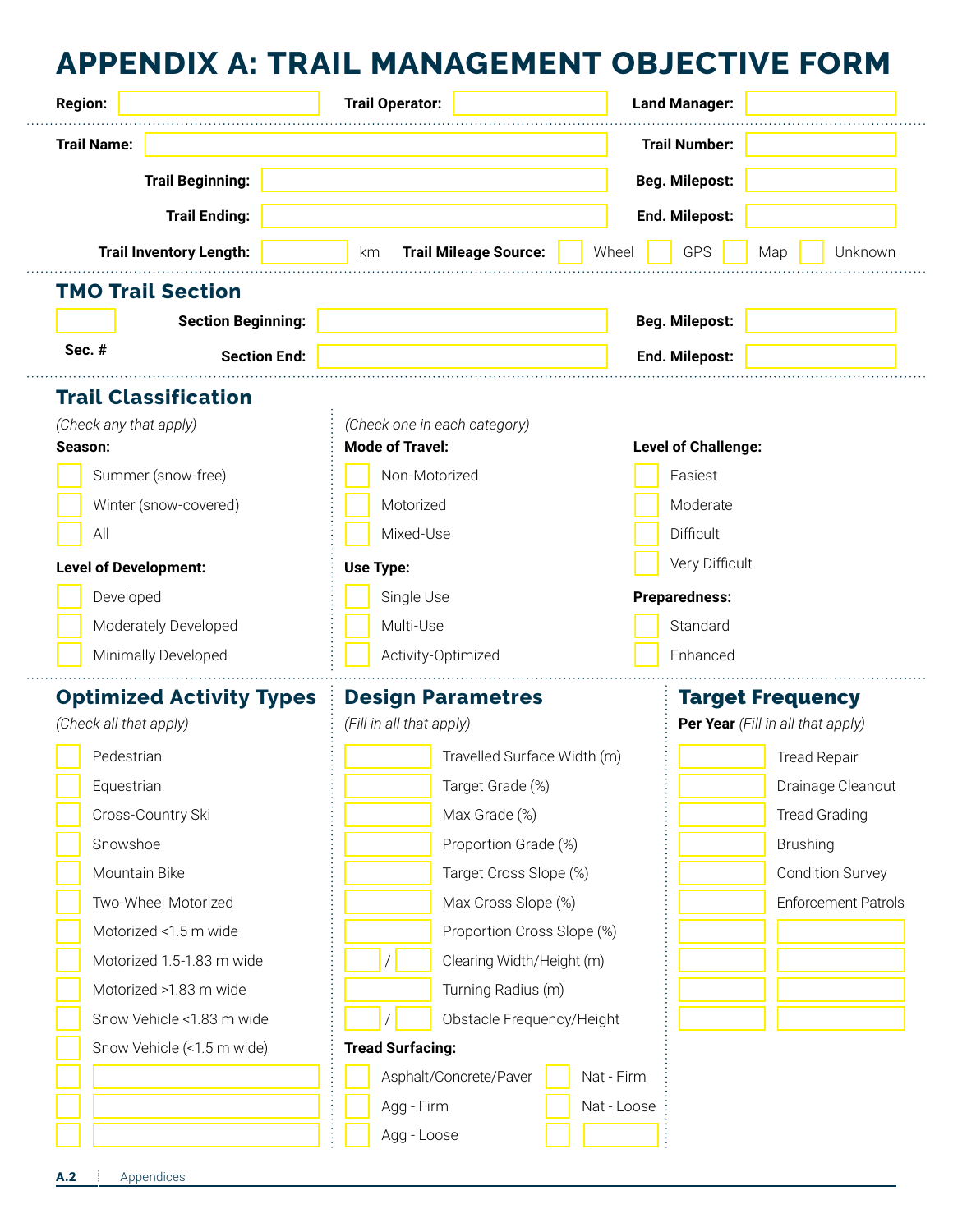#### **Travel Management Strategies**

| <b>Permitted Uses</b><br>(Check all that apply) | From<br>Date<br>(mm/dd) | <b>To Date</b><br>(mm/dd) | <b>Prohibited Uses</b><br>(Check if applicable) |                                      | From<br>Date<br>(mm/dd) | <b>To Date</b><br>(mm/dd) |
|-------------------------------------------------|-------------------------|---------------------------|-------------------------------------------------|--------------------------------------|-------------------------|---------------------------|
| Pedestrian                                      |                         |                           | All Motorized Use                               |                                      |                         |                           |
| On-Road Cycling                                 |                         |                           | (Fill in all that apply)                        |                                      |                         |                           |
| Leisure Cycling                                 |                         |                           |                                                 |                                      |                         |                           |
| Mountain Biking                                 |                         |                           |                                                 |                                      |                         |                           |
| Adaptive Cycle/MTB                              |                         |                           |                                                 |                                      |                         |                           |
| Equestrian                                      |                         |                           |                                                 |                                      |                         |                           |
| Equestrian Drawn Vehicle                        |                         |                           |                                                 |                                      |                         |                           |
| Cross-Country Ski - Classic                     |                         |                           |                                                 |                                      |                         |                           |
| Cross-Country Ski - Skate                       |                         |                           |                                                 |                                      |                         |                           |
| Snowshoe                                        |                         |                           |                                                 |                                      |                         |                           |
| Off-Road Motorcycle                             |                         |                           |                                                 |                                      |                         |                           |
| OHV <1.5m                                       |                         |                           |                                                 |                                      |                         |                           |
| OHV 1.5-1.83 m                                  |                         |                           |                                                 |                                      |                         |                           |
| OHV >1.83m                                      |                         |                           |                                                 |                                      |                         |                           |
| Snow Vehicle <1.5m                              |                         |                           |                                                 |                                      |                         |                           |
| Snow Vehicle >1.5m                              |                         |                           |                                                 |                                      |                         |                           |
| Class 1 E-Bike                                  |                         |                           |                                                 |                                      |                         |                           |
| Class 2 E-Bike                                  |                         |                           |                                                 |                                      |                         |                           |
| Class 3 E-Bike                                  |                         |                           |                                                 |                                      |                         |                           |
| Electric Mobility Assistive Devices             |                         |                           |                                                 |                                      |                         |                           |
| Electric Skateboards/One-Wheels                 |                         |                           |                                                 |                                      |                         |                           |
| <b>Other Uses</b>                               |                         |                           | <b>Trail User Objectives</b>                    |                                      |                         |                           |
| (Optional: include any that apply)              |                         | Accept Discourage         | Escape                                          | Nature                               |                         | Socializing               |
|                                                 |                         |                           | Solitude                                        | <b>Risk</b>                          |                         | Efficiency                |
|                                                 |                         |                           | Challenge                                       | Exercise                             |                         | Connectivity              |
|                                                 |                         |                           | Play                                            |                                      |                         |                           |
|                                                 |                         |                           |                                                 | <b>Remarks/Reference Information</b> |                         |                           |
|                                                 |                         |                           |                                                 |                                      |                         |                           |
|                                                 |                         |                           |                                                 |                                      |                         |                           |
| <b>Universally Accessible:</b>                  | Yes                     | No                        |                                                 |                                      |                         |                           |
| Name:<br><b>Trail Designer</b>                  |                         |                           |                                                 | Signature:                           |                         |                           |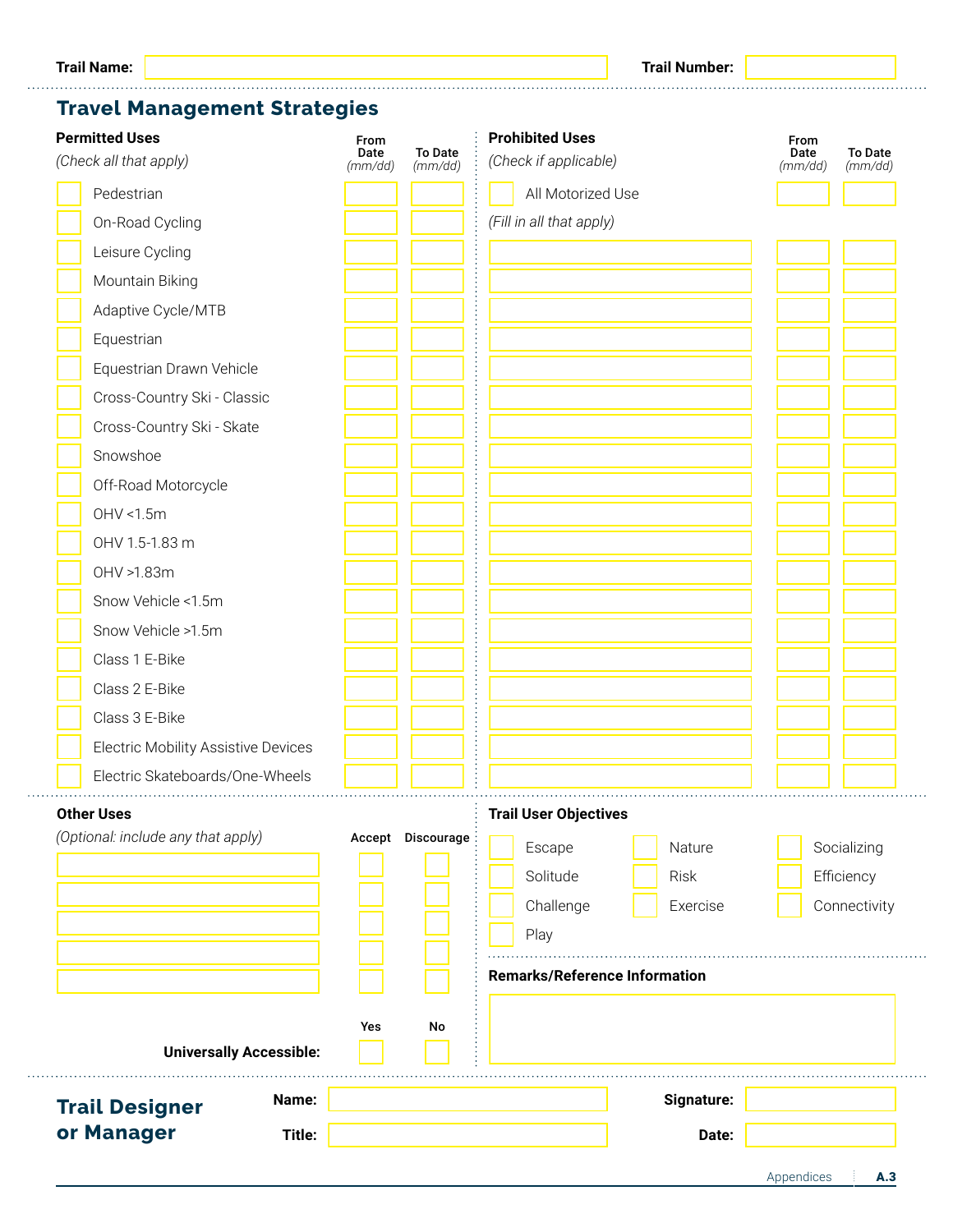#### **APPENDIX B: RECREATION OPPORTUNITY SPECTRUM – RECREATION SETTING DEFINITIONS**

Developed: This setting is found within urban environments and is dominated by human development and easy vehicle access. Recreation and tourism infrastructure and management controls are extensive, elaborate and desired. Large volumes of users are expected, and the sights and sounds of others dominate. Many modern conveniences are available.

**Frontcountry:** A vehicle accessible area that is naturally scenic, although evidence of human development is obvious. Encounters with other visitors are frequent and parking lots, trailheads, trails, visitor buildings, full-service washrooms and other visitor amenities are common and expected by visitors.

Midcountry: A natural but not backcountry area. Motorized and non-motorized uses occur and vehicle access may be available but may require travel on rough roads that limits vehicle volumes and types. Evidence of human development may be visible but does not dominate the area. Encounters with other visitors are not frequent, and may not occur. Visitor amenities such as parking lots, trailheads, trails, washrooms and campsites may be available but are of a basic design.

Backcountry: A natural area where evidence of human development is limited or non-existent. Access occurs via nonmotorized modes of travel and encounters with other visitors are minimal to non-existent. Basic visitor amenities such as primitive trails and rustic campsites may be available. Signage is limited to non-existent. In this setting, visitors can expect to experience solitude, isolation, closeness to nature and higher levels of risk and personal challenge.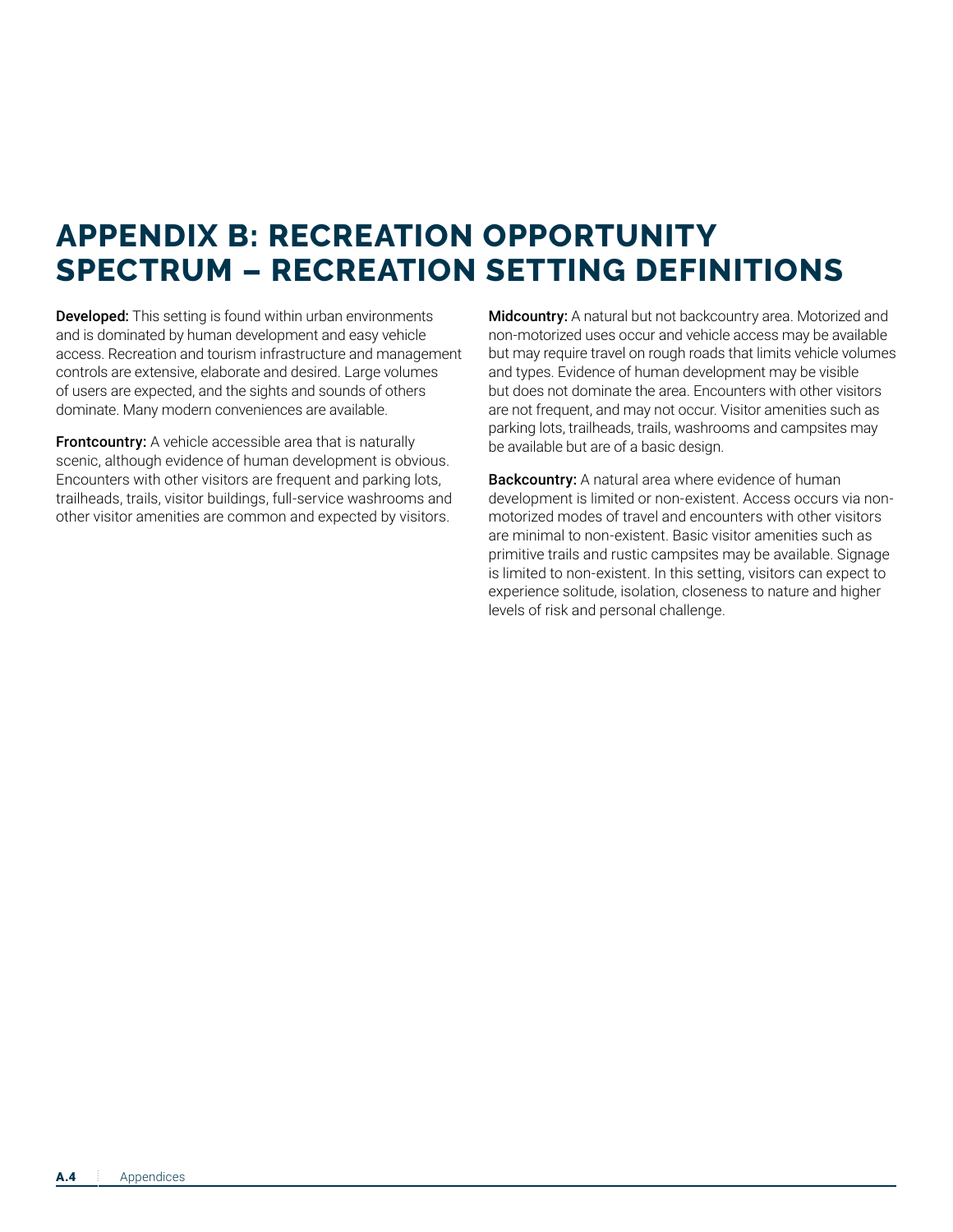#### **APPENDIX C: TRAIL DESIGN PARAMETERS BY TRAIL ACTIVITY**



#### **Pedestrian - Walking/Hiking/Running**

|                              |                                                   | 1 - Easiest -<br><b>Beginner</b>                     | 2 - Moderate -<br><b>Experienced</b>                                                                  | 3 - Difficult - Very<br><b>Experienced</b>                                                                                              | 4 - Very Difficult -<br><b>Expert</b>                                            |  |
|------------------------------|---------------------------------------------------|------------------------------------------------------|-------------------------------------------------------------------------------------------------------|-----------------------------------------------------------------------------------------------------------------------------------------|----------------------------------------------------------------------------------|--|
|                              | <b>Traveled Surface</b><br><b>Width</b>           | >1.5 m                                               | $1.0 - 1.5$ m                                                                                         | $0.3 - 1.0$ m                                                                                                                           | < 0.3 m                                                                          |  |
| <b>Tread</b><br><b>Width</b> | <b>Technical Trail</b><br><b>Features - Width</b> | None or technical<br>trail features not<br>permitted | Permitted - must<br>travel off path of<br>travel to engage them<br>- trail tread is opt-out<br>option | Permitted - TTF is<br>within path of travel,<br>up to 1/2 of trail tread<br>- opt-out option<br>available along<br>existing trail tread | Permitted - TTF<br>spans width of trail<br>tread - there is no<br>opt-out option |  |
|                              | <b>Surface Type</b>                               | Paved                                                | Aggregate - Firm<br>surface                                                                           | Natural - Firm<br>surface                                                                                                               | Natural - Loose<br>surface                                                       |  |
| <b>Surface</b>               | <b>Obstacle</b><br><b>Frequency</b>               | None                                                 | Occasional                                                                                            | Frequent                                                                                                                                | Frequent                                                                         |  |
|                              | <b>Obstacle Height</b>                            | $< 0.025 \text{ m}$                                  | $0.025 - 0.05$ m                                                                                      | $0.05 - 0.15$ m                                                                                                                         | > 0.15 m                                                                         |  |
| <b>Sightline</b>             | <b>Clearing Width</b>                             | > 2.0 m                                              | $1.5 - 2.0$ m                                                                                         | $0.5 - 1.5$ m                                                                                                                           | < 0.5 m                                                                          |  |
| <b>Clearing</b>              | <b>Clearing Height</b>                            | > 3.0 m                                              | > 3.0 m                                                                                               | $2.5 - 3.0$ m                                                                                                                           | < 2.5 m                                                                          |  |
|                              | <b>Trail Grade</b>                                | $< 3\%$                                              | $3 - 10%$<br>$10 - 15%$                                                                               |                                                                                                                                         | >15%                                                                             |  |
| Inclines/<br><b>Grades</b>   | <b>Maximum Grade</b><br>(short)                   | $< 7\%$                                              | $7 - 15%$                                                                                             | $15 - 25%$                                                                                                                              | > 25%                                                                            |  |
|                              | <b>Maximum Grade</b><br><b>Proportion</b>         | $< 10\%$                                             | $10 - 15 %$                                                                                           | $15 - 20%$                                                                                                                              | > 20%                                                                            |  |
| <b>Cross</b>                 | <b>Target Cross</b><br><b>Slope</b>               | $< 2\%$                                              | $2 - 8 %$                                                                                             | $8 - 15%$                                                                                                                               | Natural                                                                          |  |
| <b>Slope</b>                 | <b>Maximum Cross</b><br><b>Slope</b>              | $< 2\%$                                              | $2 - 10%$                                                                                             | $10 - 15%$                                                                                                                              | >15%                                                                             |  |
|                              | <b>Maintenance</b>                                | Weekly                                               | Monthly                                                                                               | Seasonally                                                                                                                              | Annually                                                                         |  |
| <b>Oversight</b>             | <b>Identified Hazard</b><br><b>Response</b>       | Immediate                                            | Within a month                                                                                        | Within a few months                                                                                                                     | Annually or never                                                                |  |
| <b>Segment</b><br>Length     | <b>Segment Length</b>                             | < 5 km                                               | $5 - 10 km$                                                                                           | 10 - 30 km                                                                                                                              | >30km                                                                            |  |
| <b>Facilities</b>            | <b>Facilities</b>                                 | Parking/potable<br>water/restroom                    | Parking/potable<br>water                                                                              | Parking                                                                                                                                 | None                                                                             |  |
| Geography                    | Geography                                         | Frontcountry                                         | Midcountry                                                                                            | Midcountry                                                                                                                              | Backcountry                                                                      |  |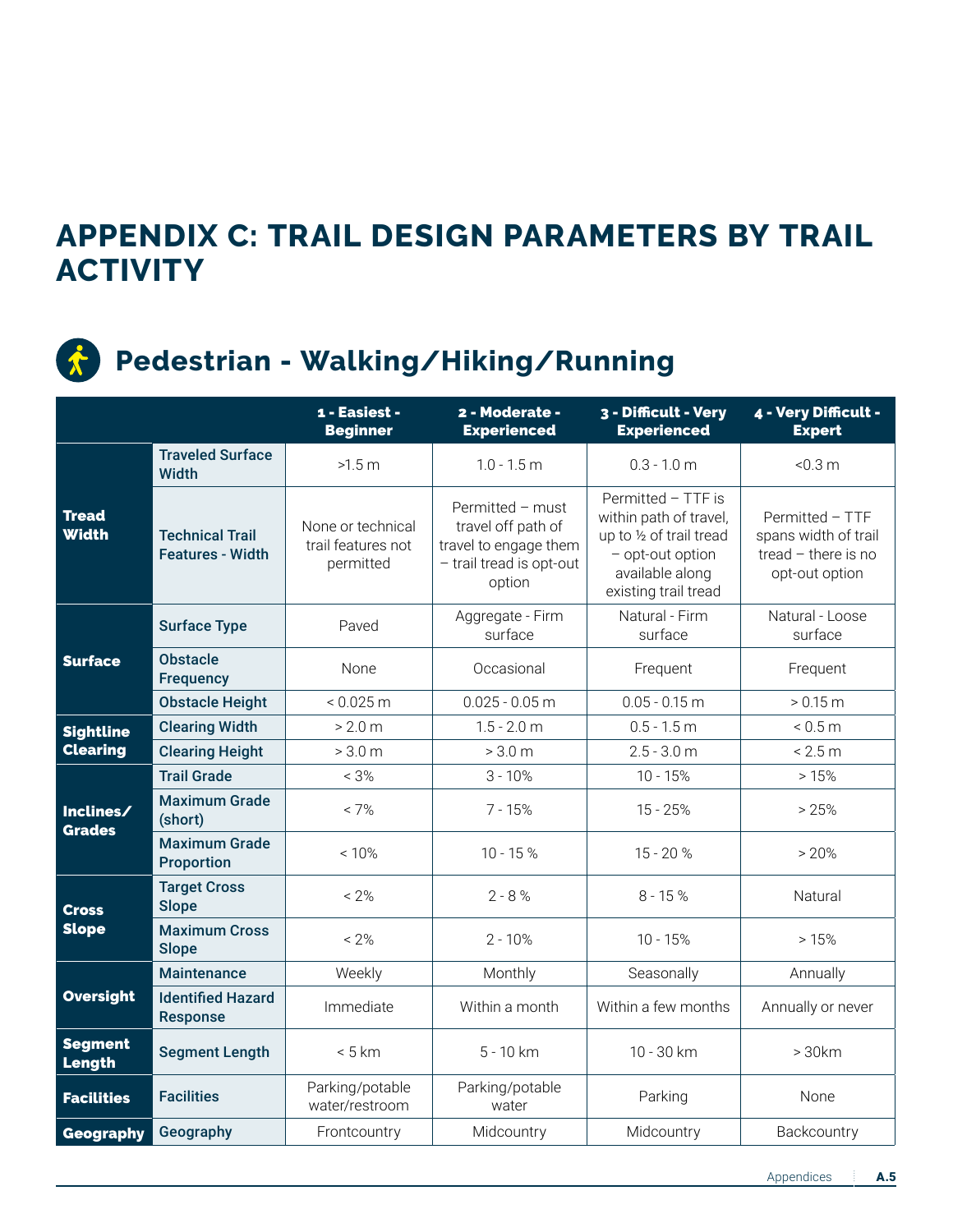

## **Horseback Riding**

|                              |                                                   | 1 - Easiest -<br><b>Beginner</b>                     | 2 - Moderate -<br><b>Experienced</b>                                                                  | 3 - Difficult - Very<br><b>Experienced</b>                                                                                              | 4 - Very Difficult -<br><b>Expert</b>                                              |
|------------------------------|---------------------------------------------------|------------------------------------------------------|-------------------------------------------------------------------------------------------------------|-----------------------------------------------------------------------------------------------------------------------------------------|------------------------------------------------------------------------------------|
|                              | <b>Traveled Surface</b><br><b>Width</b>           | >2.5m                                                | $1.5 - 2.5$ m                                                                                         | $1.0 - 1.5$ m                                                                                                                           | < 1.0 m                                                                            |
| <b>Tread</b><br><b>Width</b> | <b>Technical Trail</b><br><b>Features - Width</b> | None or technical<br>trail features not<br>permitted | Permitted - must<br>travel off path of<br>travel to engage them<br>- trail tread is opt-out<br>option | Permitted - TTF is<br>within path of travel,<br>up to 1/2 of trail tread<br>- opt-out option<br>available along<br>existing trail tread | Permitted - TTF<br>spans width of trail<br>tread $-$ there is no<br>opt-out option |
|                              | <b>Surface Type</b>                               | Aggregate/Natural -<br>Firm surface                  | Aggregate/Natural -<br>Firm surface                                                                   | Aggregate - Loose<br>surface                                                                                                            | Natural - Loose<br>surface                                                         |
| <b>Surface</b>               | <b>Obstacle</b><br><b>Frequency</b>               | None                                                 | Occasional                                                                                            | Frequent                                                                                                                                | Frequent                                                                           |
|                              | <b>Obstacle Height</b>                            | < 0.05 m                                             | < 0.05 m                                                                                              | > 0.05 m                                                                                                                                | > 0.05 m                                                                           |
| <b>Sightline</b>             | <b>Clearing Width</b>                             | > 4.0 m                                              | $2.5 - 4.0$ m                                                                                         | < 2.5 m                                                                                                                                 | < 2.5 m                                                                            |
| <b>Clearing</b>              | <b>Clearing Height</b>                            | > 3.5 m                                              | > 3.5 m                                                                                               | < 3.5 m                                                                                                                                 | < 3.5 m                                                                            |
|                              | <b>Trail Grade</b>                                | $< 5\%$                                              | $5 - 10%$<br>$10 - 12%$                                                                               |                                                                                                                                         | >12%                                                                               |
| Inclines/<br><b>Grades</b>   | <b>Maximum Grade</b><br>(short)                   | < 10%                                                | $10 - 15%$<br>$15 - 20%$                                                                              |                                                                                                                                         | > 20%                                                                              |
|                              | <b>Maximum Grade</b><br><b>Proportion</b>         | $< 5\%$                                              | $5 - 15%$                                                                                             | $15 - 20%$                                                                                                                              | > 20%                                                                              |
| <b>Cross</b>                 | <b>Target Cross</b><br><b>Slope</b>               | $< 2\%$                                              | $2 - 5%$                                                                                              | $5 - 10%$                                                                                                                               | >10%                                                                               |
| <b>Slope</b>                 | <b>Maximum Cross</b><br><b>Slope</b>              | $< 5\%$                                              | $5 - 8%$                                                                                              | $8 - 10%$                                                                                                                               | >10%                                                                               |
|                              | <b>Maintenance</b>                                | Monthly                                              | Monthly                                                                                               | Seasonally                                                                                                                              | Annually                                                                           |
| <b>Oversight</b>             | <b>Identified Hazard</b><br><b>Response</b>       | Immediate                                            | Within a month                                                                                        | Within a few months                                                                                                                     | Annually or never                                                                  |
| <b>Segment</b><br>Length     | <b>Segment Length</b>                             | < 10 km                                              | 10 - 15 km                                                                                            | 15 - 25 km                                                                                                                              | $>25$ km                                                                           |
| <b>Facilities</b>            | <b>Facilities</b>                                 | Parking/potable<br>water/restroom                    | Parking/potable<br>water                                                                              | Parking                                                                                                                                 | None                                                                               |
| Geography                    | Geography                                         | Midcountry                                           | Midcountry                                                                                            | Backcountry                                                                                                                             | Backcountry                                                                        |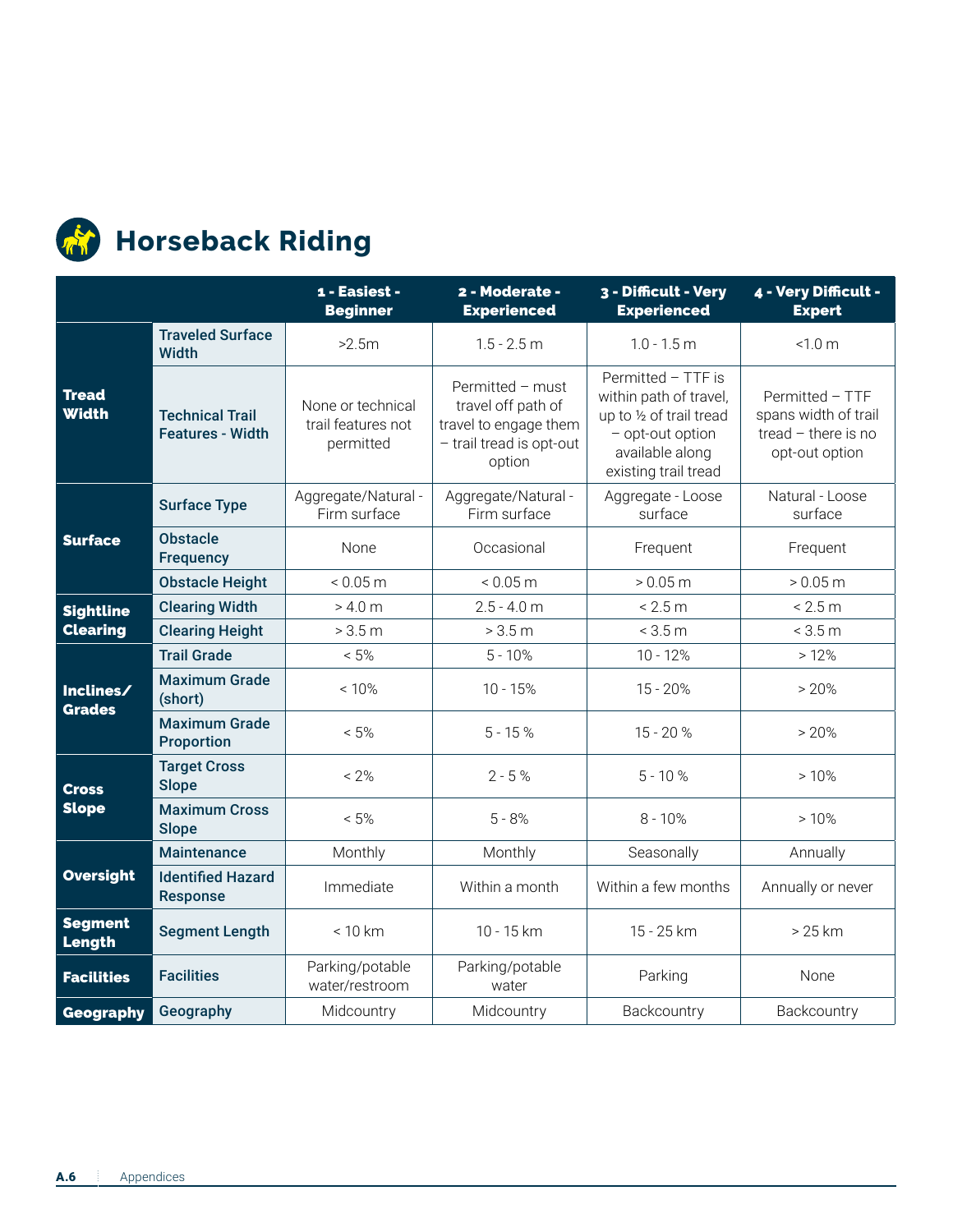

#### **Cross-Country Skiing**

|                              |                                                   | 1 - Easiest -<br><b>Beginner</b>                     | 2 - Moderate -<br><b>Experienced</b>                                                                  | 3 - Difficult - Very<br><b>Experienced</b>                                                                                              | 4 - Very Difficult -<br><b>Expert</b>                                             |
|------------------------------|---------------------------------------------------|------------------------------------------------------|-------------------------------------------------------------------------------------------------------|-----------------------------------------------------------------------------------------------------------------------------------------|-----------------------------------------------------------------------------------|
|                              | <b>Traveled Surface</b><br><b>Width</b>           | >4.0 m                                               | $2.0 - 4.0$ m                                                                                         | $-2.0 m$                                                                                                                                | $-2.0 m$                                                                          |
| <b>Tread</b><br><b>Width</b> | <b>Technical Trail</b><br><b>Features - Width</b> | None or technical<br>trail features not<br>permitted | Permitted - must<br>travel off path of<br>travel to engage them<br>- trail tread is opt-out<br>option | Permitted - TTF is<br>within path of travel,<br>up to 1/2 of trail tread<br>- opt-out option<br>available along<br>existing trail tread | Permitted - TTF<br>spands width of trail<br>tread - there is no<br>opt-out option |
|                              | <b>Surface Type</b>                               | Groomed/Track Set                                    | Groomed/Track Set                                                                                     | Ungroomed/No<br><b>Track Set</b>                                                                                                        | Ungroomed/No<br><b>Track Set</b>                                                  |
| <b>Surface</b>               | <b>Obstacle</b><br><b>Frequency</b>               | None                                                 | Occasional                                                                                            | Occasional                                                                                                                              | Frequent                                                                          |
|                              | <b>Obstacle Height</b>                            | N/A                                                  | < 0.05 m                                                                                              | $0.05 - 0.25$ m                                                                                                                         | > 0.25 m                                                                          |
| <b>Sightline</b>             | <b>Clearing Width</b>                             | > 4.0 m                                              | $2.0 - 4.0$ m                                                                                         | < 2.0 m                                                                                                                                 | < 2.0 m                                                                           |
| <b>Clearing</b>              | <b>Clearing Height</b>                            | > 3.0 m                                              | > 3.0 m                                                                                               | < 3.0 m                                                                                                                                 | < 3.0 m                                                                           |
|                              | <b>Trail Grade</b>                                | $< 5\%$                                              | $5 - 10%$<br>$10 - 15%$                                                                               |                                                                                                                                         | >15%                                                                              |
| Inclines/<br><b>Grades</b>   | <b>Maximum Grade</b><br>(short)                   | $< 10\%$                                             | $10 - 20%$                                                                                            | $20 - 25%$                                                                                                                              | > 25%                                                                             |
|                              | <b>Maximum Grade</b><br><b>Proportion</b>         | < 10%                                                | $10 - 15%$                                                                                            | $15 - 20%$                                                                                                                              | >20%                                                                              |
| <b>Cross</b>                 | <b>Target Cross</b><br><b>Slope</b>               | $< 5\%$                                              | $< 5\%$                                                                                               | $5 - 15%$                                                                                                                               | >15%                                                                              |
| <b>Slope</b>                 | <b>Maximum Cross</b><br><b>Slope</b>              | < 10%                                                | $10 - 15%$                                                                                            | $15 - 20%$                                                                                                                              | >20%                                                                              |
|                              | <b>Maintenance</b>                                | Daily                                                | Daily                                                                                                 | Weekly                                                                                                                                  | Annually                                                                          |
| <b>Oversight</b>             | <b>Identified Hazard</b><br><b>Response</b>       | Immediate                                            | Within a day                                                                                          | Within a month                                                                                                                          | Annually or never                                                                 |
| <b>Segment</b><br>Length     | <b>Segment Length</b>                             | < 2 km                                               | $2 - 5$ km                                                                                            | 5 - 10 km                                                                                                                               | > 10 km                                                                           |
| <b>Facilities</b>            | <b>Facilities</b>                                 | Parking/potable<br>water/restroom/<br>warming area   | Parking/restroom/<br>warming area                                                                     | Parking                                                                                                                                 | None                                                                              |
| <b>Geography</b>             | Geography                                         | Midcountry                                           | Midcountry                                                                                            | Backcountry<br>Backcountry                                                                                                              |                                                                                   |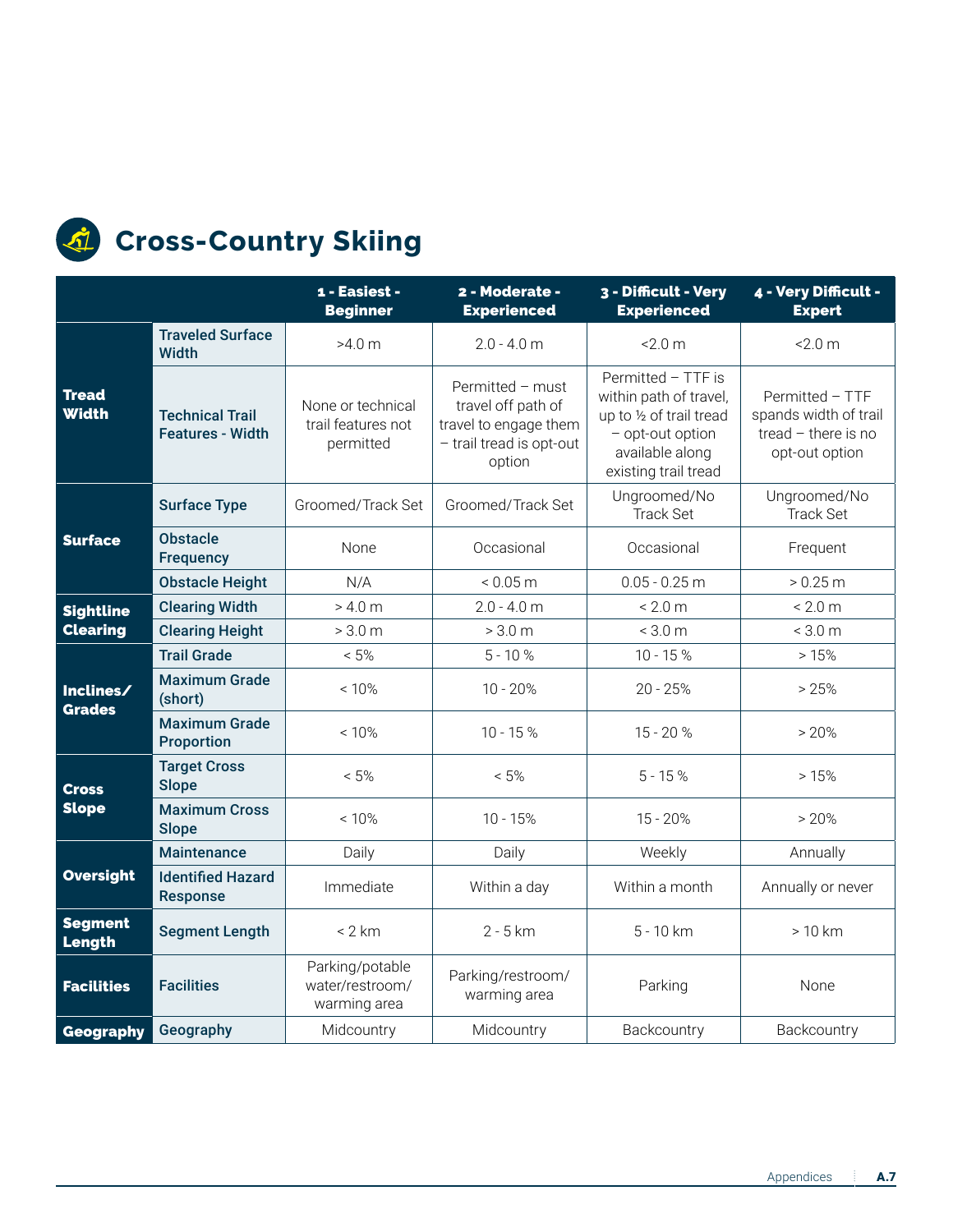

## **Snowshoeing**

|                                 |                                                   | 1 - Easiest -<br><b>Beginner</b>                     | 2 - Moderate -<br><b>Experienced</b>                                                                  | 3 - Difficult - Very<br><b>Experienced</b>                                                                                              | 4 - Very Difficult -<br><b>Expert</b>                                              |
|---------------------------------|---------------------------------------------------|------------------------------------------------------|-------------------------------------------------------------------------------------------------------|-----------------------------------------------------------------------------------------------------------------------------------------|------------------------------------------------------------------------------------|
|                                 | <b>Traveled Surface</b><br>Width                  | >1.5 m                                               | $1.0 - 1.5$ m                                                                                         | $1.0 - 1.5$ m                                                                                                                           | < 1.0 m                                                                            |
| <b>Tread</b><br><b>Width</b>    | <b>Technical Trail</b><br><b>Features - Width</b> | None or technical<br>trail features not<br>permitted | Permitted - must<br>travel off path of<br>travel to engage them<br>- trail tread is opt-out<br>option | Permitted - TTF is<br>within path of travel,<br>up to 1/2 of trail tread<br>- opt-out option<br>available along<br>existing trail tread | Permitted - TTF<br>spans width of trail<br>tread $-$ there is no<br>opt-out option |
|                                 | <b>Surface Type</b>                               | Groomed/Track Set                                    | Groomed/Track Set                                                                                     | Ungroomed/No<br><b>Track Set</b>                                                                                                        | Ungroomed/No<br><b>Track Set</b>                                                   |
| <b>Surface</b>                  | <b>Obstacle</b><br><b>Frequency</b>               | <b>None</b>                                          | Occasional                                                                                            | Occasional                                                                                                                              | Frequent                                                                           |
|                                 | <b>Obstacle Height</b>                            | None                                                 | < 0.05 m                                                                                              | $0.05 - 0.25$ m                                                                                                                         | > 0.25 m                                                                           |
| <b>Sightline</b>                | <b>Clearing Width</b>                             | > 2.5 m                                              | $1.5 - 2.5$ m                                                                                         | $1.0 - 1.5$ m                                                                                                                           | < 1.0 m                                                                            |
| <b>Clearing</b>                 | <b>Clearing Height</b>                            | > 3.0 m                                              | > 3.0 m                                                                                               | $2.5 - 3.0$ m                                                                                                                           | < 2.5 m                                                                            |
|                                 | <b>Trail Grade</b>                                | < 10%                                                | $10 - 15%$<br>$15 - 20%$                                                                              |                                                                                                                                         | > 20%                                                                              |
| Inclines/<br><b>Grades</b>      | <b>Maximum Grade</b><br>(short)                   | < 10%                                                | $10 - 20%$                                                                                            | $20 - 30%$                                                                                                                              | >30%                                                                               |
|                                 | <b>Maximum Grade</b><br><b>Proportion</b>         | $< 5\%$                                              | $5 - 10%$                                                                                             | $10 - 20%$                                                                                                                              | > 20%                                                                              |
| <b>Cross</b>                    | <b>Target Cross</b><br><b>Slope</b>               | $< 5\%$                                              | $5 - 10%$                                                                                             | $5 - 10%$                                                                                                                               | >10%                                                                               |
| <b>Slope</b>                    | <b>Maximum Cross</b><br><b>Slope</b>              | < 10%                                                | $10 - 15%$                                                                                            | $15 - 20%$                                                                                                                              | >20%                                                                               |
|                                 | <b>Maintenance</b>                                | Weekly                                               | Monthly                                                                                               | Seasonally                                                                                                                              | Annually                                                                           |
| <b>Oversight</b>                | <b>Identified Hazard</b><br><b>Response</b>       | Immediate                                            | Within a month                                                                                        | Within a few months                                                                                                                     | Annually or never                                                                  |
| <b>Segment</b><br><b>Length</b> | <b>Segment Length</b>                             | < 2 km                                               | 2 - 5 km                                                                                              | 5 - 10 km                                                                                                                               | $>10$ km                                                                           |
| <b>Facilities</b>               | <b>Facilities</b>                                 | Parking/potable<br>water/restroom/<br>warming area   | Parking/restroom/<br>warming area                                                                     | Parking                                                                                                                                 | None                                                                               |
| <b>Geography</b>                | Geography                                         | Urban                                                | Frontcountry                                                                                          | Midcountry<br>Backcountry                                                                                                               |                                                                                    |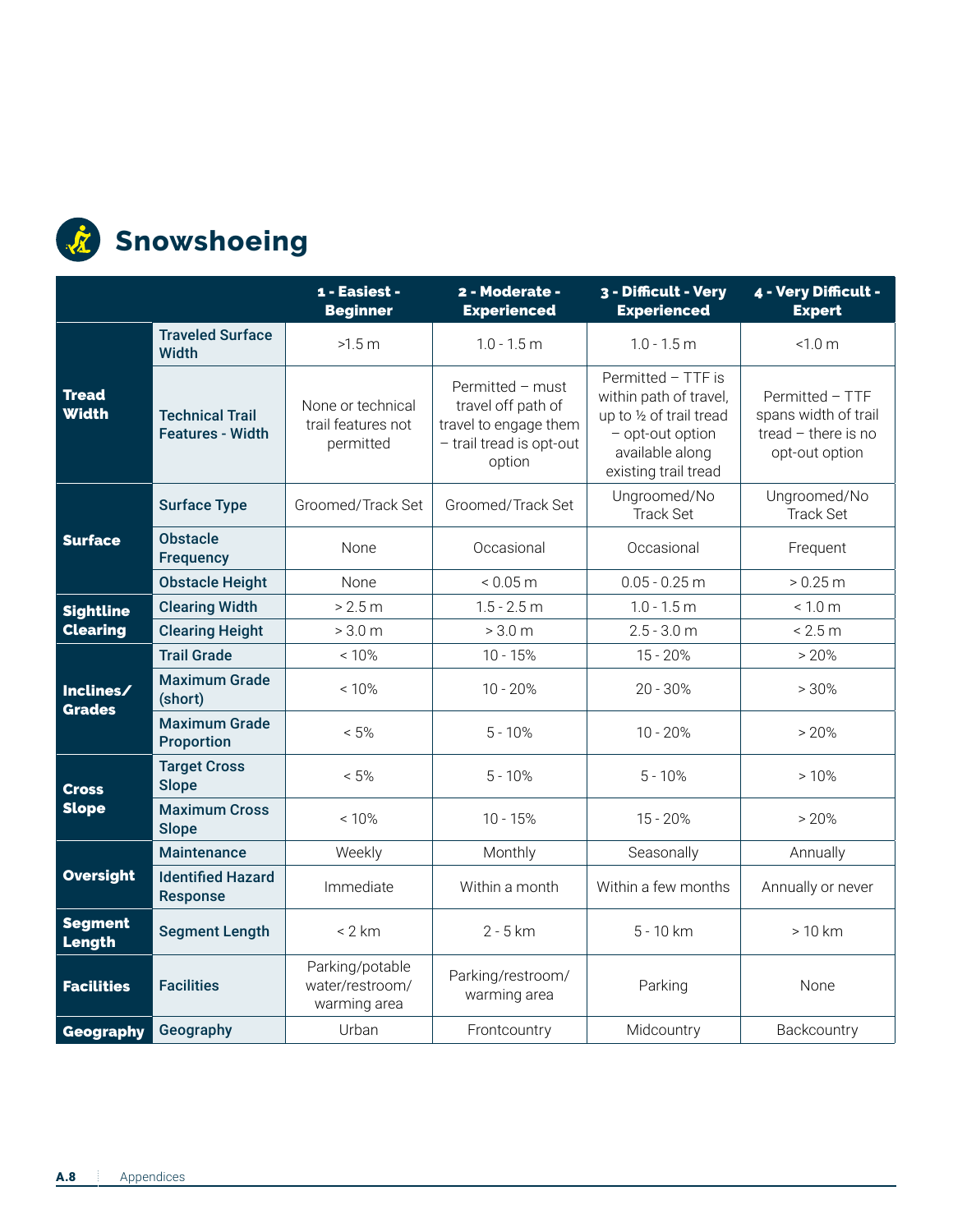

## **On-Road Cycling**

|                          |                                             | 1 - Easiest -<br><b>Beginner</b>    | 2 - Moderate -<br><b>Experienced</b>                                                   | 3 - Difficult - Very<br><b>Experienced</b> | 4 - Very Difficult -<br><b>Expert</b> |
|--------------------------|---------------------------------------------|-------------------------------------|----------------------------------------------------------------------------------------|--------------------------------------------|---------------------------------------|
| <b>Subtype</b>           | Subtype                                     | Bicycle Lane,<br>Advisory Bike Lane | Bicycle Boulevard,<br>Shared Lane, Shared<br>Country Lane, Gravel<br>Roadways<br>Roads |                                            | <b>Bicycle Accessible</b><br>Shoulder |
|                          | <b>Maintenance</b>                          | Daily                               | Daily                                                                                  | Weekly                                     | Weekly                                |
| Oversight                | <b>Identified Hazard</b><br><b>Response</b> | Weekly                              | Weekly                                                                                 | Weekly                                     | Weekly                                |
| <b>Segment</b><br>Length | <b>Segment Length</b>                       | $< 1$ km                            | $1 - 5$ km                                                                             | $5 - 15 km$                                | >15km                                 |
| <b>Facilities</b>        | <b>Facilities</b>                           | Parking/potable<br>water/restroom   | Parking/potable<br>water/restroom                                                      | Parking/restroom                           | None                                  |
| Geography                | Geography                                   | Frontcountry                        | Frontcountry                                                                           | Frontcountry                               | Backcountry                           |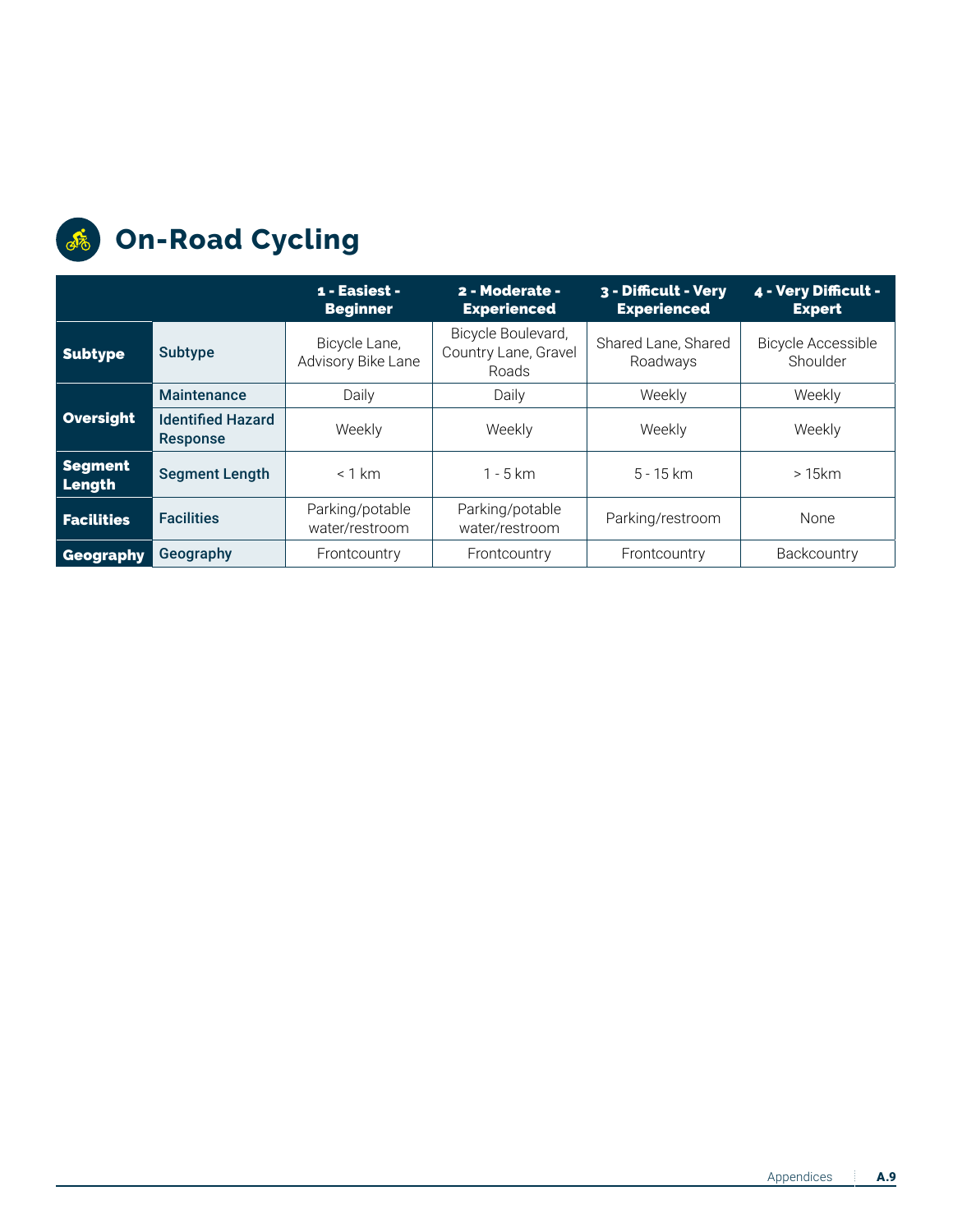

#### *Leisure Cycling (Off-Road)*

|                              |                                                                                                                                                                                                                    | 1 - Easiest -<br><b>Beginner</b>  | 2 - Moderate -<br><b>Experienced</b>                                                                                                    | 3 - Difficult - Very<br><b>Experienced</b>                                                                                              | 4 - Very Difficult -<br><b>Expert</b> |  |
|------------------------------|--------------------------------------------------------------------------------------------------------------------------------------------------------------------------------------------------------------------|-----------------------------------|-----------------------------------------------------------------------------------------------------------------------------------------|-----------------------------------------------------------------------------------------------------------------------------------------|---------------------------------------|--|
|                              | <b>Traveled Surface</b><br>Width                                                                                                                                                                                   | >2.5 m                            | $1.5 - 2.5$ m                                                                                                                           | $1.5 - 2.5$ m                                                                                                                           | < 1.5 m                               |  |
| <b>Tread</b><br><b>Width</b> | Permitted - must<br>travel off path of<br>None or technical<br><b>Technical Trail</b><br>trail features not<br>travel to engage them<br><b>Features - Width</b><br>- trail tread is opt-out<br>permitted<br>option |                                   | Permitted - TTF is<br>within path of travel,<br>up to 1/2 of trail tread<br>- opt-out option<br>available along<br>existing trail tread | Permitted - TTF is<br>within path of travel,<br>up to 1/2 of trail tread<br>- opt-out option<br>available along<br>existing trail tread |                                       |  |
|                              | <b>Surface Type</b>                                                                                                                                                                                                | Paved                             | Aggregate - Firm<br>surface                                                                                                             | Natural - Firm<br>surface                                                                                                               | Natural - Loose<br>surface            |  |
| <b>Surface</b>               | <b>Obstacle</b><br><b>Frequency</b>                                                                                                                                                                                | None                              | Occasional                                                                                                                              | Occasional                                                                                                                              | Occasional                            |  |
|                              | <b>Obstacle Height</b>                                                                                                                                                                                             | < 0.05 m                          | < 0.05 m                                                                                                                                | > 0.05 m                                                                                                                                | > 0.05 m                              |  |
| <b>Sightline</b>             | <b>Clearing Width</b>                                                                                                                                                                                              | > 3.5 m                           | $3.0 - 3.5$ m                                                                                                                           | $2.0 - 3.0$ m                                                                                                                           | < 2.0 m                               |  |
| <b>Clearing</b>              | <b>Clearing Height</b>                                                                                                                                                                                             | > 3.5 m                           | > 3.5 m                                                                                                                                 | $3.0 - 3.5$ m                                                                                                                           | < 3.0 m                               |  |
|                              | <b>Trail Grade</b>                                                                                                                                                                                                 | $< 5\%$                           | $< 5 \%$<br>> 5%                                                                                                                        |                                                                                                                                         | > 5%                                  |  |
| Inclines/<br><b>Grades</b>   | <b>Maximum Grade</b><br>(short)                                                                                                                                                                                    | < 10%                             | $10 - 15%$                                                                                                                              | 10-15%                                                                                                                                  | >15%                                  |  |
|                              | <b>Maximum Grade</b><br><b>Proportion</b>                                                                                                                                                                          | < 15%                             | $15 - 25%$                                                                                                                              | $25 - 30 %$                                                                                                                             | >30%                                  |  |
| <b>Cross</b>                 | <b>Target Cross</b><br><b>Slope</b>                                                                                                                                                                                | $< 2\%$                           | $2 - 5%$                                                                                                                                | > 5%                                                                                                                                    | > 5%                                  |  |
| <b>Slope</b>                 | <b>Maximum Cross</b><br><b>Slope</b>                                                                                                                                                                               | $< 8\%$                           | $8 - 10%$                                                                                                                               | $10 - 12%$                                                                                                                              | >12%                                  |  |
|                              | <b>Maintenance</b>                                                                                                                                                                                                 | Weekly                            | Monthly                                                                                                                                 | Monthly                                                                                                                                 | Seasonally                            |  |
| <b>Oversight</b>             | <b>Identified Hazard</b><br><b>Response</b>                                                                                                                                                                        | Weekly                            | Within a month                                                                                                                          | Within a few months                                                                                                                     | Within a few months                   |  |
| <b>Segment</b><br>Length     | <b>Segment Length</b>                                                                                                                                                                                              | < 5 km                            | 5 - 15 km                                                                                                                               | 15 - 25 km                                                                                                                              | $>25$ km                              |  |
| <b>Facilities</b>            | <b>Facilities</b>                                                                                                                                                                                                  | Parking/potable<br>water/restroom | Parking/restroom                                                                                                                        | Parking                                                                                                                                 | None                                  |  |
| <b>Geography</b>             | Geography                                                                                                                                                                                                          | Urban                             | Frontcountry                                                                                                                            | Midcountry                                                                                                                              | Midcountry                            |  |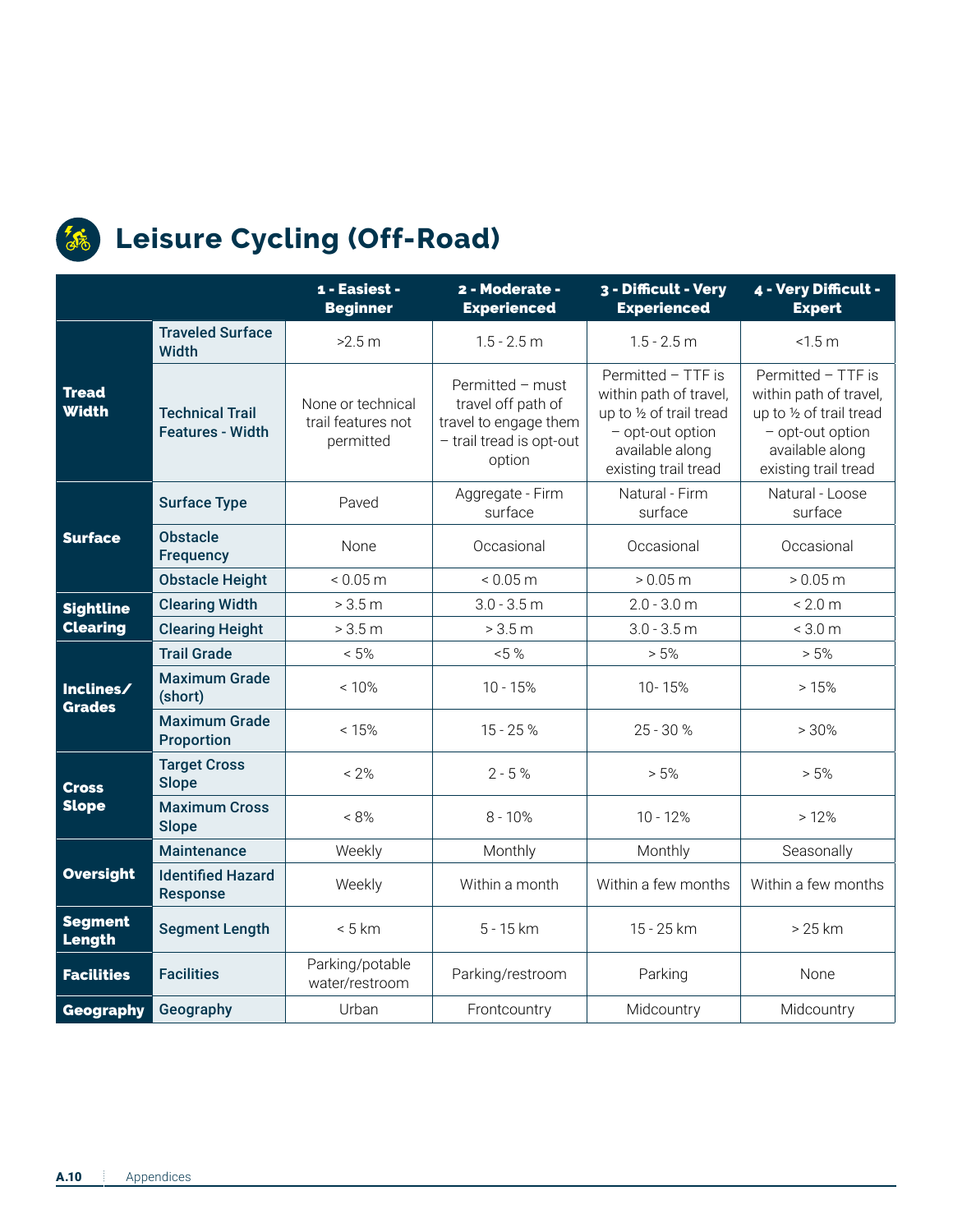

#### *S* Mountain Biking (Off-Road)

|                              |                                                   | 1 - Easiest -<br><b>Beginner</b>                                                                        | 2 - Moderate -<br><b>Experienced</b>                                                                  | 3 - Difficult - Very<br><b>Experienced</b>                                                                                              | 4 - Very Difficult -<br><b>Expert</b> |  |
|------------------------------|---------------------------------------------------|---------------------------------------------------------------------------------------------------------|-------------------------------------------------------------------------------------------------------|-----------------------------------------------------------------------------------------------------------------------------------------|---------------------------------------|--|
|                              | <b>Traveled Surface</b><br><b>Width</b>           | >2.5 m                                                                                                  | $1.5 - 2.5$ m                                                                                         | $1.0 - 1.5$ m                                                                                                                           | < 1.0 m                               |  |
| <b>Tread</b><br><b>Width</b> | <b>Technical Trail</b><br><b>Features - Width</b> | Permitted - must<br>travel off path of<br>travel to engage<br>them $-$ trail tread is<br>opt-out option | Permitted - must<br>travel off path of<br>travel to engage them<br>- trail tread is opt-out<br>option | Permitted - TTF is<br>within path of travel,<br>up to 1/2 of trail tread<br>- opt-out option<br>available along<br>existing trail tread |                                       |  |
|                              | <b>Surface Type</b>                               | Aggregate - Firm<br>surface                                                                             | Natural - Firm<br>surface                                                                             | Aggregate - Loose<br>surface                                                                                                            | Natural - Loose<br>surface            |  |
| <b>Surface</b>               | <b>Obstacle</b><br><b>Frequency</b>               | Occasional                                                                                              | Occasional                                                                                            | Frequent                                                                                                                                | Frequent                              |  |
|                              | <b>Obstacle Height</b>                            | < 0.05 m                                                                                                | < 0.05 m                                                                                              | $0.05 - 0.25$ m                                                                                                                         | > 0.25 m                              |  |
| <b>Sightline</b>             | <b>Clearing Width</b>                             | > 3.5 m                                                                                                 | $3.0 - 3.5$ m                                                                                         | $2.0 - 3.0$ m                                                                                                                           | < 2.0 m                               |  |
| <b>Clearing</b>              | <b>Clearing Height</b>                            | > 3.5 m                                                                                                 | > 3.5 m                                                                                               | $3.0 - 3.5$ m                                                                                                                           | < 3.0 m                               |  |
|                              | <b>Trail Grade</b>                                | $< 5\%$                                                                                                 | $5 - 12%$                                                                                             | 12 - 20 %                                                                                                                               | $> 20\%$                              |  |
| Inclines/<br><b>Grades</b>   | <b>Maximum Grade</b><br>(short)                   | < 10%                                                                                                   | $10 - 15%$                                                                                            | $15 - 25%$                                                                                                                              | > 25%                                 |  |
|                              | <b>Maximum Grade</b><br>Proportion                | < 15%                                                                                                   | 15 - 25 %                                                                                             | $25 - 30%$                                                                                                                              | >30%                                  |  |
| <b>Cross</b>                 | <b>Target Cross</b><br><b>Slope</b>               | $< 2\%$                                                                                                 | $2 - 5 %$                                                                                             | $5 - 8 %$                                                                                                                               | > 8%                                  |  |
| <b>Slope</b>                 | <b>Maximum Cross</b><br><b>Slope</b>              | $< 8\%$                                                                                                 | $8 - 10%$                                                                                             | $10 - 12%$                                                                                                                              | >12%                                  |  |
|                              | <b>Maintenance</b>                                | Weekly                                                                                                  | Monthly                                                                                               | Seasonally                                                                                                                              | Annually                              |  |
| <b>Oversight</b>             | <b>Identified Hazard</b><br><b>Response</b>       | Weekly                                                                                                  | Within a month                                                                                        | Within a few months                                                                                                                     | Annually or never                     |  |
| <b>Segment</b><br>Length     | <b>Segment Length</b>                             | < 5 km                                                                                                  | 5 - 15 km                                                                                             | 15 - 25 km                                                                                                                              | $>25$ km                              |  |
| <b>Facilities</b>            | <b>Facilities</b>                                 | Parking/potable<br>water/restroom                                                                       | Parking/restroom                                                                                      | Parking                                                                                                                                 | None                                  |  |
| <b>Geography</b>             | Geography                                         | Frontcountry                                                                                            | Frontcountry                                                                                          | Midcountry                                                                                                                              | Midcountry                            |  |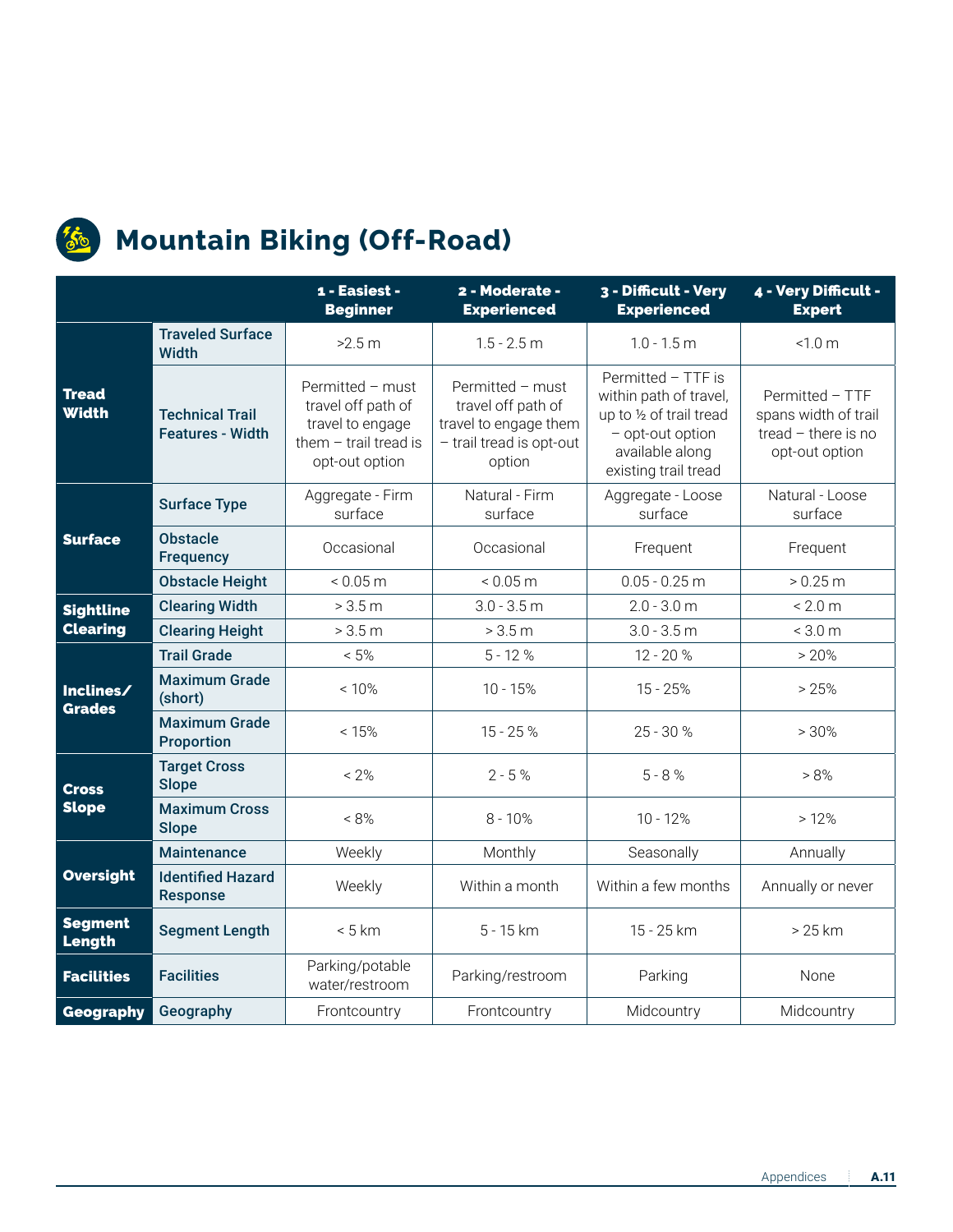

## **S**<sup>2</sup><sub>6</sub> OHV 1.5m Wide

|                              |                                                   | 1 - Easiest -<br><b>Beginner</b>                     | 2 - Moderate -<br><b>Experienced</b>                                                                  | 3 - Difficult - Very<br><b>Experienced</b>                                                                                              | 4 - Very Difficult -<br><b>Expert</b>                                              |
|------------------------------|---------------------------------------------------|------------------------------------------------------|-------------------------------------------------------------------------------------------------------|-----------------------------------------------------------------------------------------------------------------------------------------|------------------------------------------------------------------------------------|
|                              | <b>Traveled Surface</b><br>Width                  | >3.0 m                                               | $2.0 - 3.0$ m                                                                                         | $-2.0 m$                                                                                                                                | $-2.0 m$                                                                           |
| <b>Tread</b><br><b>Width</b> | <b>Technical Trail</b><br><b>Features - Width</b> | None or technical<br>trail features not<br>permitted | Permitted - must<br>travel off path of<br>travel to engage them<br>- trail tread is opt-out<br>option | Permitted - TTF is<br>within path of travel,<br>up to 1/2 of trail tread<br>- opt out-option<br>available along<br>existing trail tread | Permitted - TTF<br>spans width of trail<br>tread $-$ there is no<br>opt-out option |
|                              | <b>Surface Type</b>                               | Aggregate/Natural -<br>Firm surface                  | Aggregate - Loose<br>surface                                                                          | Aggregate - Loose<br>surface                                                                                                            | Natural - Loose<br>surface                                                         |
| <b>Surface</b>               | <b>Obstacle</b><br><b>Frequency</b>               | <b>None</b>                                          | Occasional                                                                                            | Occasional                                                                                                                              | Frequent                                                                           |
|                              | <b>Obstacle Height</b>                            | < 0.05 m                                             | $0.05 - 0.15$ m                                                                                       | $0.15 - 0.25$ m                                                                                                                         | > 0.25 m                                                                           |
| <b>Sightline</b>             | <b>Clearing Width</b><br>> 4.0 m                  |                                                      | $3.5 - 4.0$ m                                                                                         | < 3.5 m                                                                                                                                 | < 3.5 m                                                                            |
| <b>Clearing</b>              | <b>Clearing Height</b>                            | > 3.5 m                                              | > 3.5 m                                                                                               | < 3.5 m                                                                                                                                 | < 3.5 m                                                                            |
|                              | <b>Trail Grade</b>                                | $< 5\%$                                              | $5 - 10%$<br>$10 - 15%$                                                                               |                                                                                                                                         | >15%                                                                               |
| Inclines/<br><b>Grades</b>   | <b>Maximum Grade</b><br>(short)                   | $< 5\%$                                              | $5 - 10%$                                                                                             | $10 - 20%$                                                                                                                              | > 20%                                                                              |
|                              | <b>Maximum Grade</b><br><b>Proportion</b>         | < 15%                                                | 15 - 25 %                                                                                             | $25 - 30 %$                                                                                                                             | >30%                                                                               |
| <b>Cross</b>                 | <b>Target Cross</b><br><b>Slope</b>               | $< 2\%$                                              | $2 - 5 %$                                                                                             | $5 - 8 %$                                                                                                                               | > 8%                                                                               |
| <b>Slope</b>                 | <b>Maximum Cross</b><br><b>Slope</b>              | $< 5\%$                                              | $5 - 8%$                                                                                              | $8 - 10%$                                                                                                                               | >10%                                                                               |
|                              | <b>Maintenance</b>                                | Weekly                                               | Monthly                                                                                               | Seasonally                                                                                                                              | Annually                                                                           |
| <b>Oversight</b>             | <b>Identified Hazard</b><br><b>Response</b>       | Weekly                                               | Within a month                                                                                        | Within a few months                                                                                                                     | Annually or never                                                                  |
| <b>Segment</b><br>Length     | <b>Segment Length</b>                             | < 5 km                                               | 5 - 45 km                                                                                             | 45 - 75 km                                                                                                                              | > 75 km                                                                            |
| <b>Facilities</b>            | <b>Facilities</b>                                 | Parking/potable<br>water/restroom                    | Parking/restroom                                                                                      | Parking                                                                                                                                 | None                                                                               |
| <b>Geography</b>             | Geography                                         | Midcountry                                           | Midcountry                                                                                            | Backcountry                                                                                                                             | Backcountry                                                                        |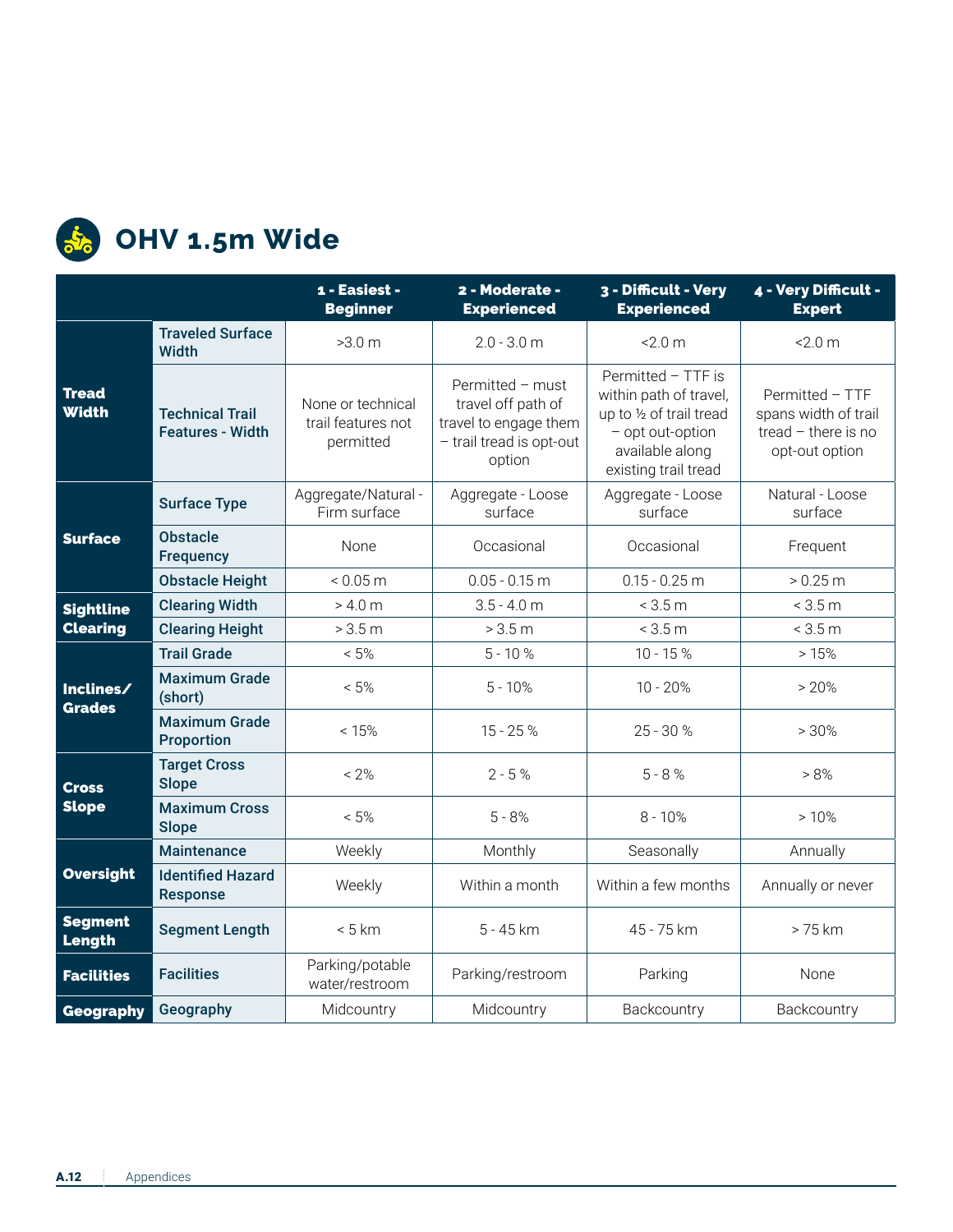

#### **Snowmobile - Groomed**

|                              |                                                   | 1 - Easiest -<br><b>Beginner</b>                     | 2 - Moderate -<br><b>Experienced</b>                 | 3 - Difficult - Very<br><b>Experienced</b>           | 4 - Very Difficult -<br><b>Expert</b>                |  |
|------------------------------|---------------------------------------------------|------------------------------------------------------|------------------------------------------------------|------------------------------------------------------|------------------------------------------------------|--|
|                              | <b>Traveled Surface</b><br>Width                  | >5.0 m                                               | $4.0 - 5.0$ m                                        | $2.5 - 4.0 m$                                        | 2.5 m                                                |  |
| <b>Tread</b><br><b>Width</b> | <b>Technical Trail</b><br><b>Features - Width</b> | None or technical<br>trail features not<br>permitted | None or technical<br>trail features not<br>permitted | None or technical<br>trail features not<br>permitted | None or technical<br>trail features not<br>permitted |  |
|                              | <b>Surface Type</b>                               | Groomed/Track Set                                    | Groomed/Track Set                                    | Ungroomed/No<br><b>Track Set</b>                     | Ungroomed/No<br><b>Track Set</b>                     |  |
| <b>Surface</b>               | <b>Obstacle</b><br><b>Frequency</b>               | None                                                 | Occasional                                           | Occasional                                           | Frequent                                             |  |
|                              | <b>Obstacle Height</b>                            | None                                                 | None                                                 | < 0.05 m                                             | > 0.05 m                                             |  |
| <b>Sightline</b>             | <b>Clearing Width</b>                             | > 4.0 m                                              | > 4.0 m                                              | $3.5 - 4.0$ m                                        | < 3.5 m                                              |  |
| <b>Clearing</b>              | <b>Clearing Height</b>                            | > 3.5 m                                              | > 3.5 m                                              | < 3.5 m                                              | < 3.5 m                                              |  |
|                              | <b>Trail Grade</b>                                | $< 5\%$                                              | $5 - 10%$                                            | $5 - 10%$                                            | >10%                                                 |  |
| Inclines/<br><b>Grades</b>   | <b>Maximum Grade</b><br>(short)                   | < 15%                                                | $15 - 20%$                                           | $20 - 30%$                                           | >30%                                                 |  |
|                              | <b>Maximum Grade</b><br><b>Proportion</b>         | < 10%                                                | $10 - 15%$                                           | $15 - 20%$                                           | >20%                                                 |  |
| <b>Cross</b>                 | <b>Target Cross</b><br><b>Slope</b>               | $< 2\%$                                              | $2 - 5%$<br>$5 - 8 %$                                |                                                      | > 8%                                                 |  |
| <b>Slope</b>                 | <b>Maximum Cross</b><br><b>Slope</b>              | $< 5\%$                                              | $5 - 10%$                                            | $10 - 15%$                                           | >15%                                                 |  |
|                              | <b>Maintenance</b>                                | Weekly                                               | Monthly                                              | Seasonally                                           | Annually                                             |  |
| <b>Oversight</b>             | <b>Identified Hazard</b><br><b>Response</b>       | Weekly                                               | Within a month                                       | Within a few months                                  | Annually or never                                    |  |
| <b>Segment</b><br>Length     | <b>Segment Length</b>                             | < 5 km                                               | 5 - 45 km                                            | 45 - 75 km                                           | > 75 km                                              |  |
| <b>Facilities</b>            | <b>Facilities</b>                                 | Parking/potable<br>water/restroom                    | Parking/restroom                                     | Parking                                              | None                                                 |  |
| <b>Geography</b>             | Geography                                         | Midcountry                                           | Midcountry                                           | Backcountry                                          | Backcountry                                          |  |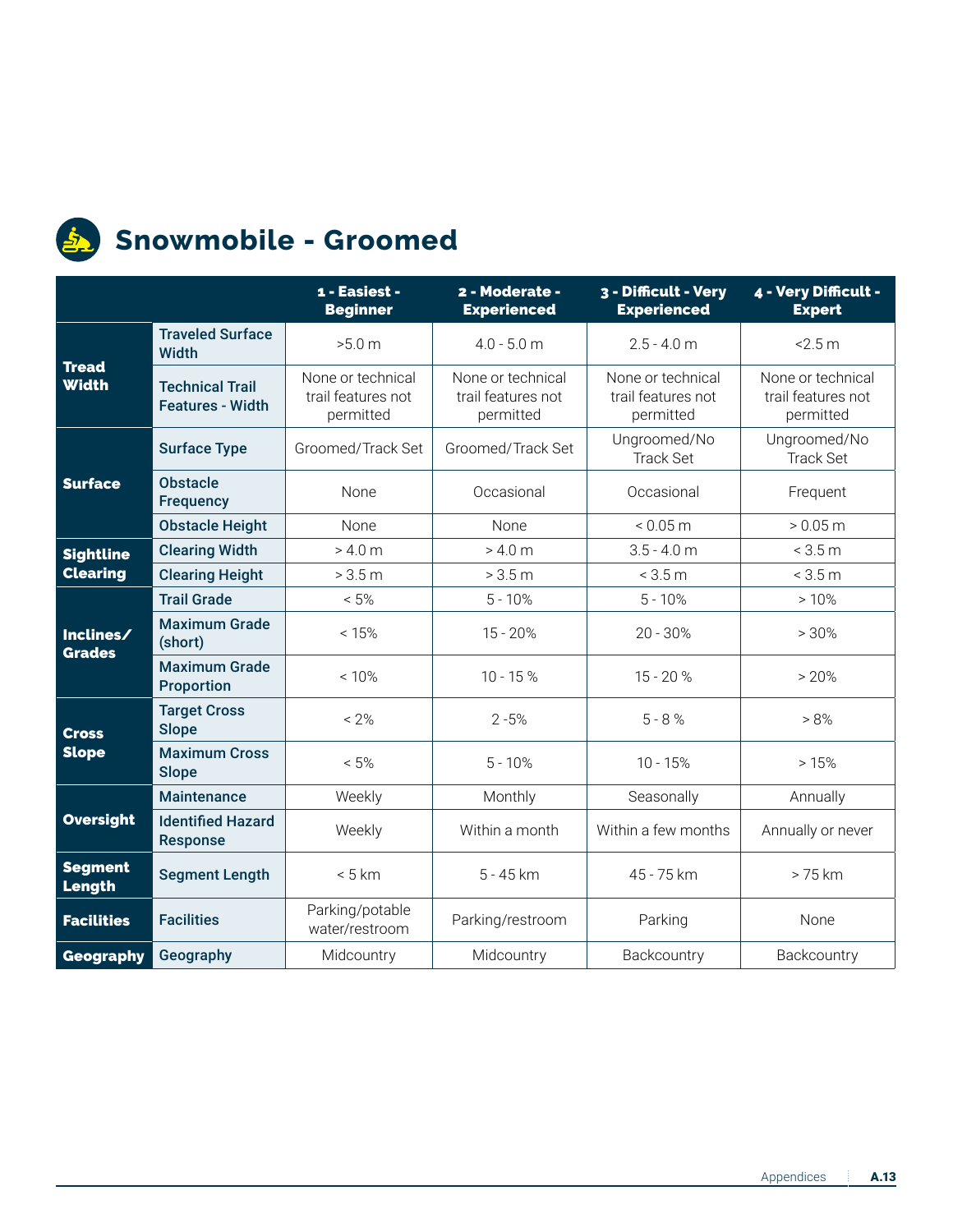#### **APPENDIX D: TRAIL EXPERIENCE TYPE ASSESSMENT TOOL** Stroll Objectives Objectives Visitor Relaxed **What visitor objectives are being delivered** Slow  **by the trail?** Low Adventure **What length of trail experience does the** Part day - Full day  **trail provide?** Paved **What is the surfacing of the trail tread?** Aggregate – firm **Trail Design Characteristics** Trail Design Characteristics Natural - firm **What is the typical width of the trail tread?** 1.5 m + **(Note: may vary based on activity) What is the typical grade of the trail?** 0-3% **What percentage of the total trail length is** 0-20%  **above a 5% grade? Obstacles – Frequency & height** None to few, low height **How much elevation gain occurs over the** Little elevation gain  **length of the trail?** Trail Level of Preparedness Preparedness Trail Level of Challenge **What is the Technical Challenge Rating** Challenge Easiest  **for the trail?** & **What is the Level of Preparedness Rating Standard for the trail? What is the extent of visitor comfort and** A full range of comfort and convenience amenities are  **convenience amenities on the trail?** provided as needed and are of a high level of service. **What is the extent of wayfinding signage Visitor Amenities** Visitor Amenities Wayfinding signage is present, navigation skill not required.  **on the trail? What visitor services are available on or** A full range of visitor services are available on or near the trail  **near the trail to support visitors?** (e.g., food & beverage, retail, repair, rental, guiding). **Are accommodations available on** Accommodations are available on or within easy access from  **or near the trail?** the trail and are of a higher level of service (e.g., hotel/resort, *\*This indicator is only relevant to trails that intend* peer-to-peer, comfort camping, fully serviced campground).  *to provide overnight/multi-day experiences.* Easily accessed via multiple modes of transportation **How is the trail accessed?** including public transit. **TOTAL** *(add the number of cells checked for each Trail Experience Type and write the total in the adjacent cells)*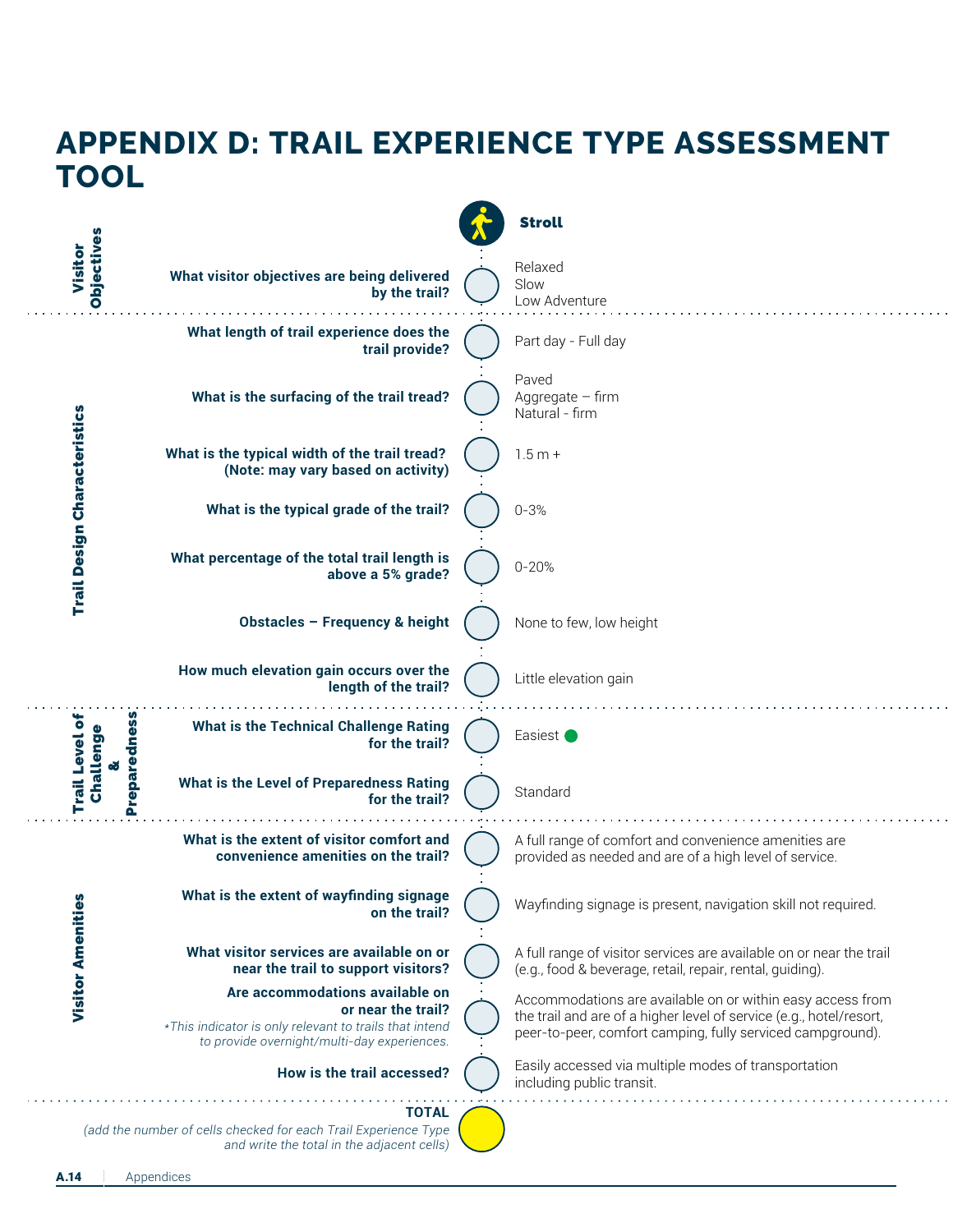| <b>Excursion</b>                                                                                          | <b>Epic</b>                                                                                                                                               |
|-----------------------------------------------------------------------------------------------------------|-----------------------------------------------------------------------------------------------------------------------------------------------------------|
| Less relaxed<br>Some risk<br>Some adventure                                                               | Challenge<br>Risk<br>High adventure                                                                                                                       |
| Full day - Overnight                                                                                      | Overnight - Multi-night                                                                                                                                   |
| Paved<br>Natural $-$ firm<br>Aggregate $-$ firm<br>Natural - loose<br>Aggregate - loose                   | Aggregate - loose<br>Natural $-$ firm<br>Natural - loose                                                                                                  |
| $0.3 - 1.0$ m                                                                                             | < 0.3 m                                                                                                                                                   |
| 3%-8%                                                                                                     | $8% +$                                                                                                                                                    |
| $21 - 40%$                                                                                                | $40% +$                                                                                                                                                   |
| None to many, variable heights                                                                            | Many, variable heights                                                                                                                                    |
| Some elevation gain                                                                                       | Significant elevation gain                                                                                                                                |
| Moderate $\square$<br>Difficult $\blacklozenge$                                                           | Difficult $\blacklozenge$<br>Most difficult ♦♦                                                                                                            |
| Enhanced                                                                                                  | Enhanced                                                                                                                                                  |
| Some comfort and convenience amenities provided, and are<br>of a mid-to-low level of service.             | Comfort and convenience amenities are limited or<br>non-existent; where provided they are of a basic level<br>of service.                                 |
| Basic wayfinding signage is provided, navigation skills may be<br>required on some sections of the trail. | Wayfinding signage is limited or non-existent,<br>navigation skills are required.                                                                         |
| Some basic visitor services are available on or near the trail.                                           | No visitor services are available on the trail; basic<br>visitor services may be available near the trail.                                                |
| Accommodation options on or near the trail are limited and<br>are typically of a lower level of service.  | Accommodation options on or near the trail are<br>non-existent or limited and where provided are of a<br>basic level of service.                          |
| Accessed via multiple modes of transportation, with the<br>exception of public transit.                   | Access to the trail is more challenging with limited<br>modal options. Specialized modes (e.g., 4x4 vehicle,<br>helicopter, float plane) may be required. |
|                                                                                                           |                                                                                                                                                           |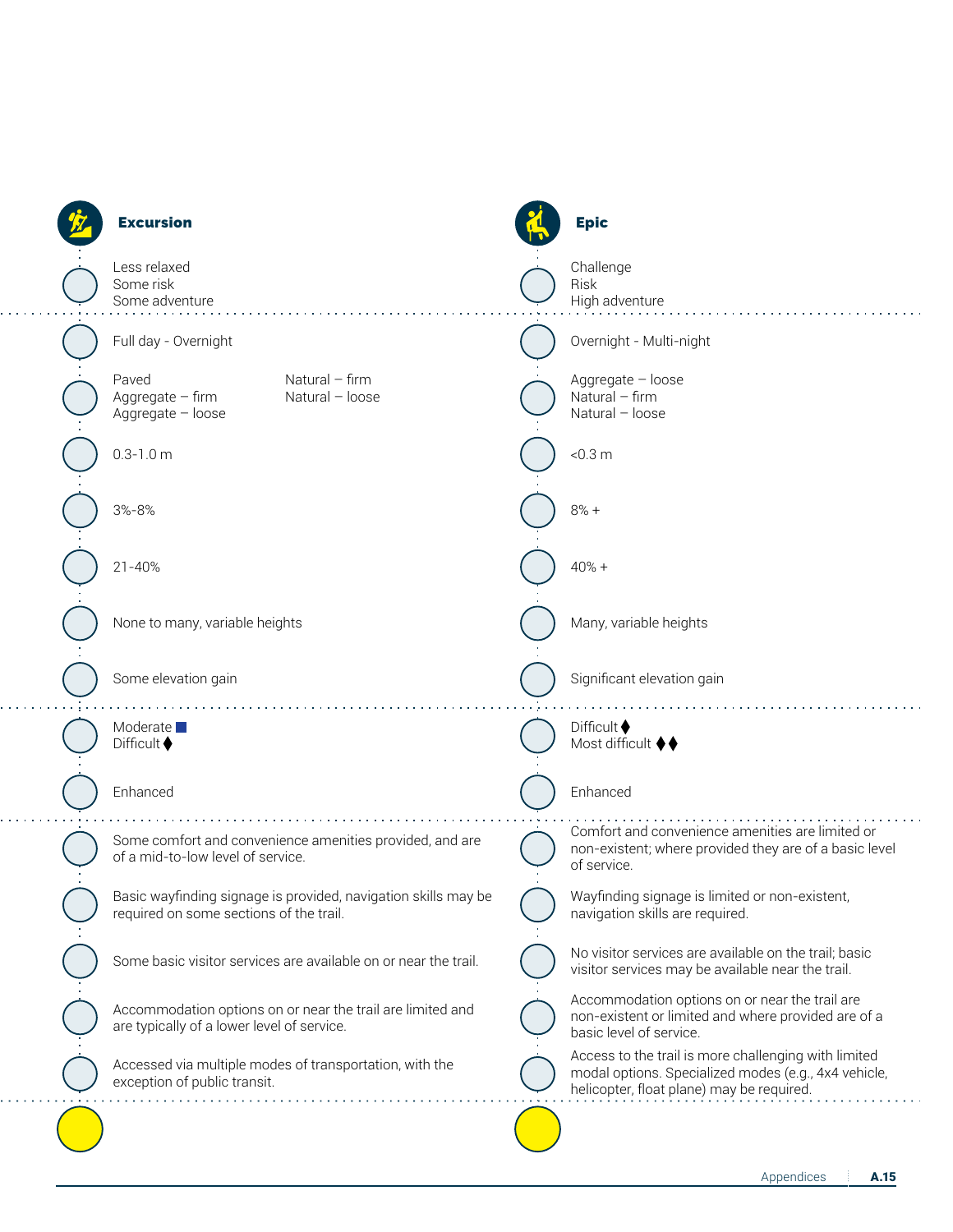#### **APPENDIX E: TRAIL TOURISM READINESS EVALUATION TOOL**

The intent of these questions is to allow trail operators to classify the tourism readiness of the trail (not visitor ready, visitor ready, market ready, export ready) based on objective criteria.

*\* It should be noted that some of these questions may be difficult for a trail operator to answer (e.g. clustering and tourism readiness of accommodations, attractions, etc.).* 

*\* "Filter for classification" means that the particular criteria can individually determine the tourism readiness classification of the trail given its fundamental importance. This is most often used for determining if the trail is or is not visitor ready. Determining whether the trail is market or export ready is an aggregation of the other responses.* 

|                                              | <b>Question</b>                                                                                                                    | <b>Response Options</b>      | <b>Tourism Readiness</b><br><b>Classification</b> | <b>Score</b>         | Weight         | <b>Max</b><br><b>Score</b> |
|----------------------------------------------|------------------------------------------------------------------------------------------------------------------------------------|------------------------------|---------------------------------------------------|----------------------|----------------|----------------------------|
| Approvals, Planning, Management, Maintenance | Has your trail been formally<br>approved by the land manager<br>or land owner?                                                     | Yes                          | If no, the trail is not<br>visitor ready.         | 1                    | 1              | 1                          |
|                                              |                                                                                                                                    | <b>No</b>                    |                                                   | Not visitor<br>ready |                |                            |
|                                              | Has a trail operator formally<br>accepted responsibility for                                                                       | Yes                          | If no, the trail is not<br>visitor ready.         | $\mathbf 1$          | 1              | 1                          |
|                                              | operations of the trail including<br>active management and<br>maintenance?                                                         | <b>No</b>                    |                                                   | Not visitor<br>ready |                |                            |
|                                              | Has an approved management<br>plan and/or master plan<br>been prepared to guide the<br>development and management<br>of the trail? | Yes                          | Not a filter for<br>classification.               | $\overline{2}$       | 2              | 4<br>$\overline{4}$        |
|                                              |                                                                                                                                    | <b>No</b>                    |                                                   | $\overline{0}$       |                |                            |
|                                              | Does the approved<br>management plan and/or<br>master plan address how the                                                         | Yes                          | Not a filter for                                  | $\overline{2}$       | $\overline{2}$ |                            |
|                                              | trail will be developed and<br>managed to grow trail tourism?                                                                      | classification.<br><b>No</b> | $\overline{0}$                                    |                      |                |                            |
|                                              | Has a visitor management plan<br>been developed to guide the                                                                       | Yes                          | Not a filter for<br>classification.               | $\overline{2}$       | 3              | 6                          |
|                                              | management of visitation on<br>the trail?                                                                                          | <b>No</b>                    |                                                   | $\Omega$             |                |                            |
|                                              | Are the trail classification,<br>permitted uses and rules of use                                                                   | Yes                          | Not a filter for<br>classification.               | $\overline{2}$       | $\overline{2}$ | $\overline{4}$             |
|                                              | clearly communicated to visitors<br>at the trailhead and on-trail?                                                                 | <b>No</b>                    |                                                   | $\overline{0}$       |                |                            |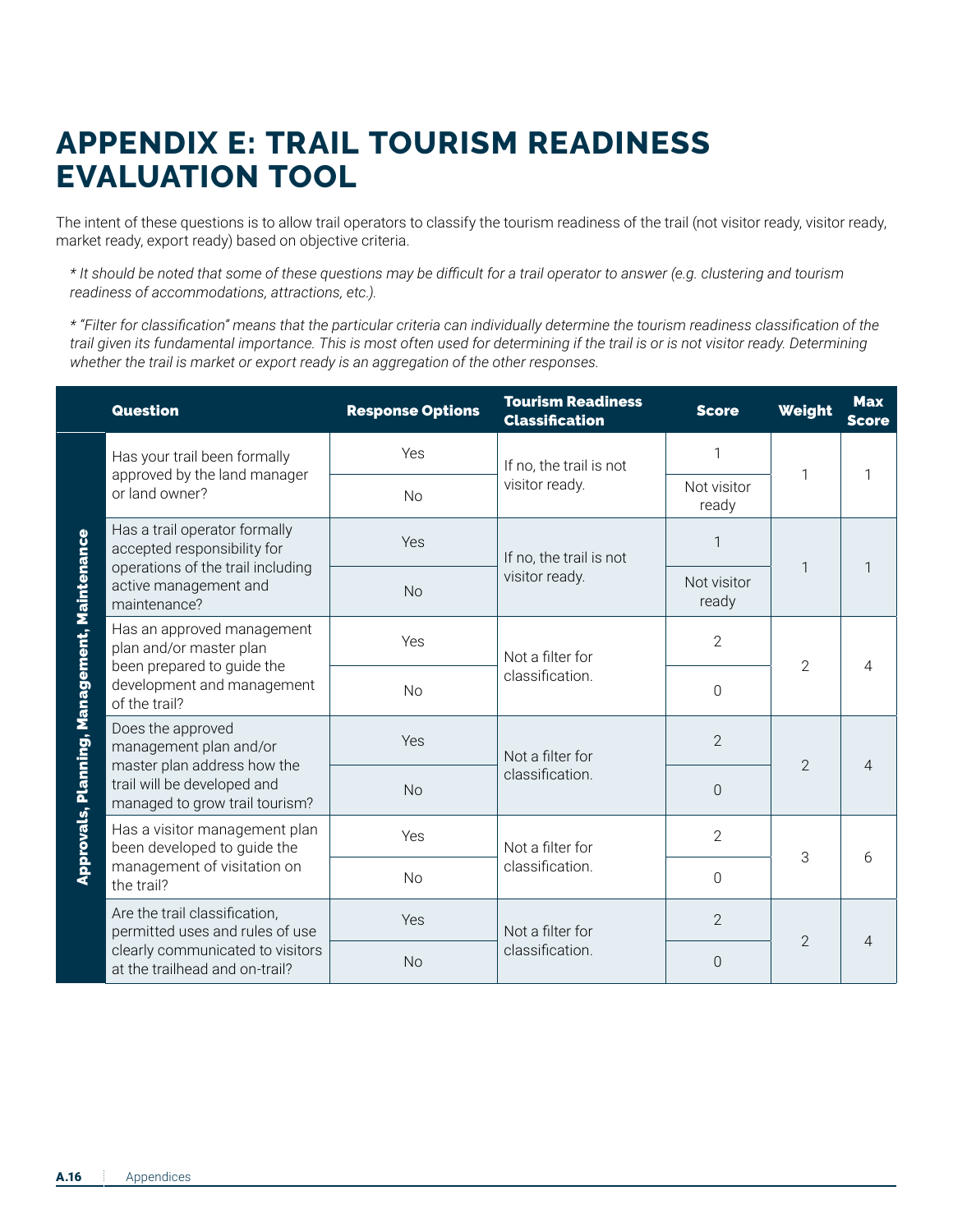|  | <b>Question</b>                                                                                                                                                                                   | <b>Response Options</b>                                            | <b>Tourism Readiness</b><br><b>Classification</b>                                                   | <b>Score</b>   | Weight         | <b>Max</b><br><b>Score</b> |
|--|---------------------------------------------------------------------------------------------------------------------------------------------------------------------------------------------------|--------------------------------------------------------------------|-----------------------------------------------------------------------------------------------------|----------------|----------------|----------------------------|
|  | Have all of the following signage<br>types been installed on the trail                                                                                                                            | Yes                                                                | Not a filter for                                                                                    | $\overline{2}$ | $\overline{2}$ | $\overline{\mathcal{L}}$   |
|  | - wayfinding, regulatory, safety/<br>warning, responsible use                                                                                                                                     | <b>No</b>                                                          | classification.                                                                                     | $\overline{0}$ |                |                            |
|  |                                                                                                                                                                                                   | Weekly                                                             |                                                                                                     | $\overline{2}$ | 1              | $\mathcal{P}$              |
|  |                                                                                                                                                                                                   | Monthly                                                            |                                                                                                     | $\overline{2}$ |                |                            |
|  | How often are trail conditions<br>formally inspected and<br>documented?                                                                                                                           | Quarterly                                                          | Not a filter for<br>classification.                                                                 | 1              |                |                            |
|  |                                                                                                                                                                                                   | Annually                                                           |                                                                                                     | $\overline{0}$ |                |                            |
|  |                                                                                                                                                                                                   | No set inspection<br>schedule                                      |                                                                                                     | $\Omega$       |                |                            |
|  | When serious maintenance<br>problems that create visitor<br>safety or environmental risks are<br>identified, which best describes<br>how quickly your organization<br>can address those concerns? | Problems can be<br>immediately addressed                           | If delays may occur<br>due to lack of funding<br>or capacity, the trail                             | $\overline{2}$ | 2              | 4                          |
|  |                                                                                                                                                                                                   | Minor delays may<br>occur                                          |                                                                                                     | 1              |                |                            |
|  |                                                                                                                                                                                                   | Extended delays may<br>occur due to lack of<br>funding or capacity | cannot be higher than<br>visitor ready.                                                             | Visitor ready  |                |                            |
|  | Which of the following best<br>describes how often regular<br>maintenance is undertaken on<br>your trail?                                                                                         | Weekly                                                             | If there is no set<br>maintenance schedule,<br>the trail cannot be<br>higher than visitor<br>ready. | $\overline{2}$ |                |                            |
|  |                                                                                                                                                                                                   | Monthly                                                            |                                                                                                     | $\overline{2}$ |                |                            |
|  |                                                                                                                                                                                                   | Quarterly                                                          |                                                                                                     | 1              | $\mathcal{P}$  | $\overline{4}$             |
|  |                                                                                                                                                                                                   | Annually                                                           |                                                                                                     | 0              |                |                            |
|  |                                                                                                                                                                                                   | No set maintenance<br>schedule                                     |                                                                                                     | Visitor ready  |                |                            |
|  | Does your organization have a<br>long-term sustainable funding                                                                                                                                    | Yes                                                                | Not a filter for                                                                                    | $\overline{2}$ |                | 6                          |
|  | model to support capital asset<br>replacement and renewal?                                                                                                                                        | <b>No</b>                                                          | classification.                                                                                     | $\overline{0}$ | 3              |                            |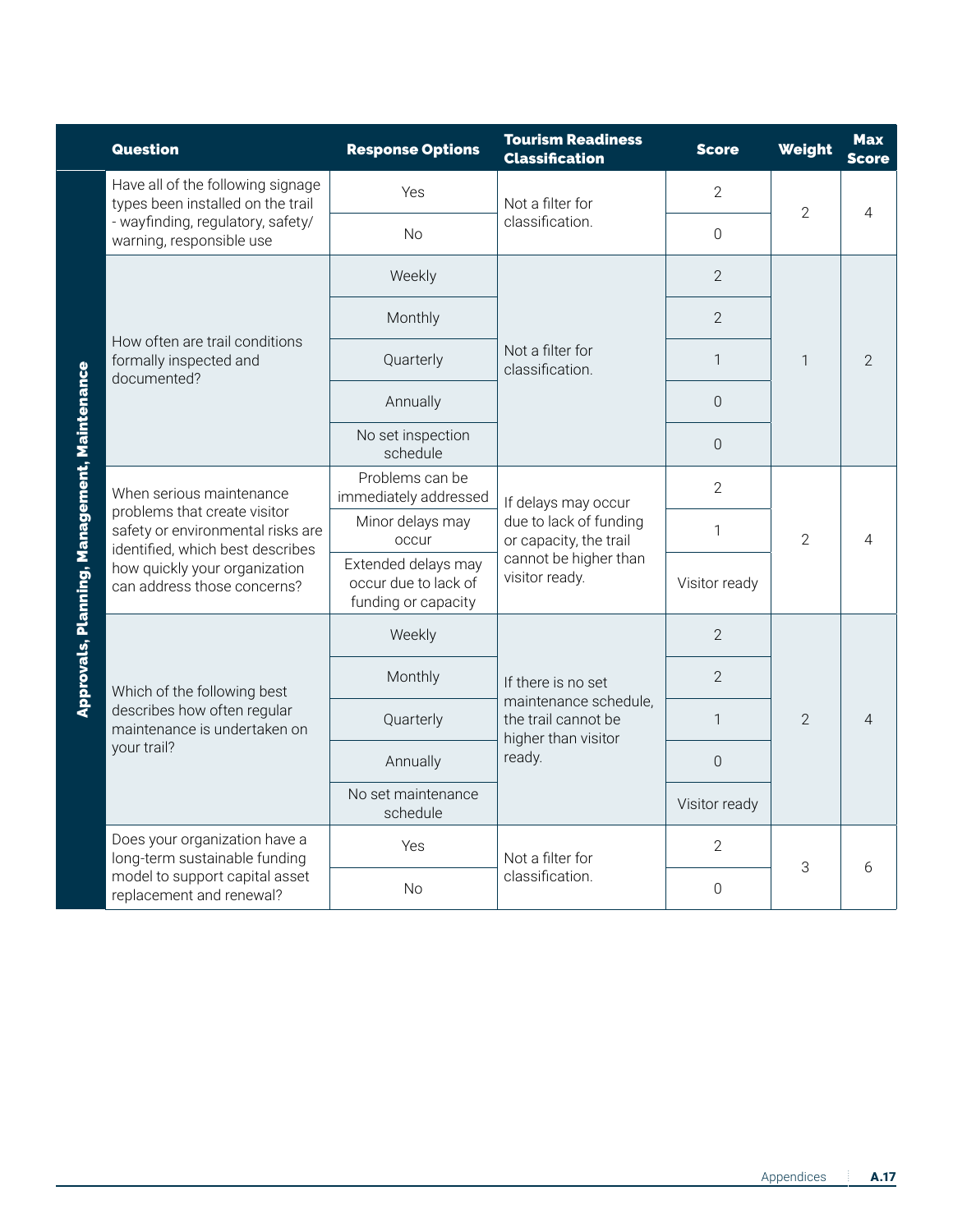|                   | <b>Question</b>                                                                                                                                                             | <b>Response Options</b>              | <b>Tourism Readiness</b><br><b>Classification</b> | <b>Score</b>   | Weight         | <b>Max</b><br><b>Score</b> |
|-------------------|-----------------------------------------------------------------------------------------------------------------------------------------------------------------------------|--------------------------------------|---------------------------------------------------|----------------|----------------|----------------------------|
|                   | Which of the following best<br>reflects the uniqueness of the<br>visitor experience that your trail<br>provides?                                                            | Locally unique                       |                                                   | Visitor ready  | $\overline{2}$ | 8                          |
|                   |                                                                                                                                                                             | Provincially/territorially<br>unique | If locally unique, the<br>trail cannot be higher  | 2              |                |                            |
|                   |                                                                                                                                                                             | Nationally unique                    | than visitor ready.                               | 3              |                |                            |
| Uniqueness        |                                                                                                                                                                             | Internationally unique               |                                                   | $\overline{4}$ |                |                            |
|                   | Please describe why your trail<br>is provincially/ territorially/<br>nationally/internationally unique                                                                      | Open ended                           | N/A                                               |                |                |                            |
|                   | Can the trail support multi-night<br>trips or be combined with other                                                                                                        | Yes                                  | Not a filter for                                  | $\mathbf{2}$   | 3              |                            |
|                   | trails to support multi-night<br>trips?                                                                                                                                     | <b>No</b>                            | classification.                                   | $\mathbf 0$    |                | 6                          |
|                   | Has a user-friendly website<br>been developed to support<br>trip planning and to generate<br>interest in the trail?                                                         | Yes                                  | If no, trail cannot be                            | $\overline{2}$ | 3              | 6                          |
| nding & Marketing |                                                                                                                                                                             | <b>No</b>                            | higher than visitor<br>ready.                     | Visitor ready  |                |                            |
|                   | Has a visitor-focused mobile<br>device application (including off-<br>line capabilities where relevant)<br>been developed to support and<br>enhance the visitor experience? | Yes                                  | Not a filter for                                  | $\mathbf{2}$   | 3              |                            |
|                   |                                                                                                                                                                             | <b>No</b>                            | classification.                                   | $\mathbf 0$    |                | 6                          |
|                   | Has a distinct and unique trail<br>brand been developed and<br>incorporated into marketing<br>materials, website, on-trail<br>signage?                                      | Yes                                  | If no, trail cannot be<br>higher than visitor     | $\overline{2}$ | 3              | 6                          |
|                   |                                                                                                                                                                             | <b>No</b>                            | ready.                                            | Visitor ready  |                |                            |
|                   | Is the trail being deliberately<br>marketed to potential visitors                                                                                                           | Yes                                  | Not a filter for<br>classification.               | $\overline{2}$ |                |                            |
| <b>Brat</b>       | at each stage of the visitor<br>"pathway to purchase"?                                                                                                                      | <b>No</b>                            |                                                   | $\overline{0}$ | $\overline{2}$ | 4                          |
|                   |                                                                                                                                                                             | Local DMO                            | Not a filter for<br>classification.               | 1              | 3              | 12                         |
|                   | Which of the following best<br>reflects the level of Destination<br>Marketing Organization (DMO)                                                                            | Regional DMO                         |                                                   | $\overline{2}$ |                |                            |
|                   |                                                                                                                                                                             | Provincial/territorial<br><b>DMO</b> |                                                   | 3              |                |                            |
|                   | that is currently marketing your<br>trail? (select all that apply)                                                                                                          | Destination Canada                   |                                                   | $\overline{4}$ |                |                            |
|                   |                                                                                                                                                                             | Trail is not marketed by<br>any DMO  |                                                   | Visitor ready  |                |                            |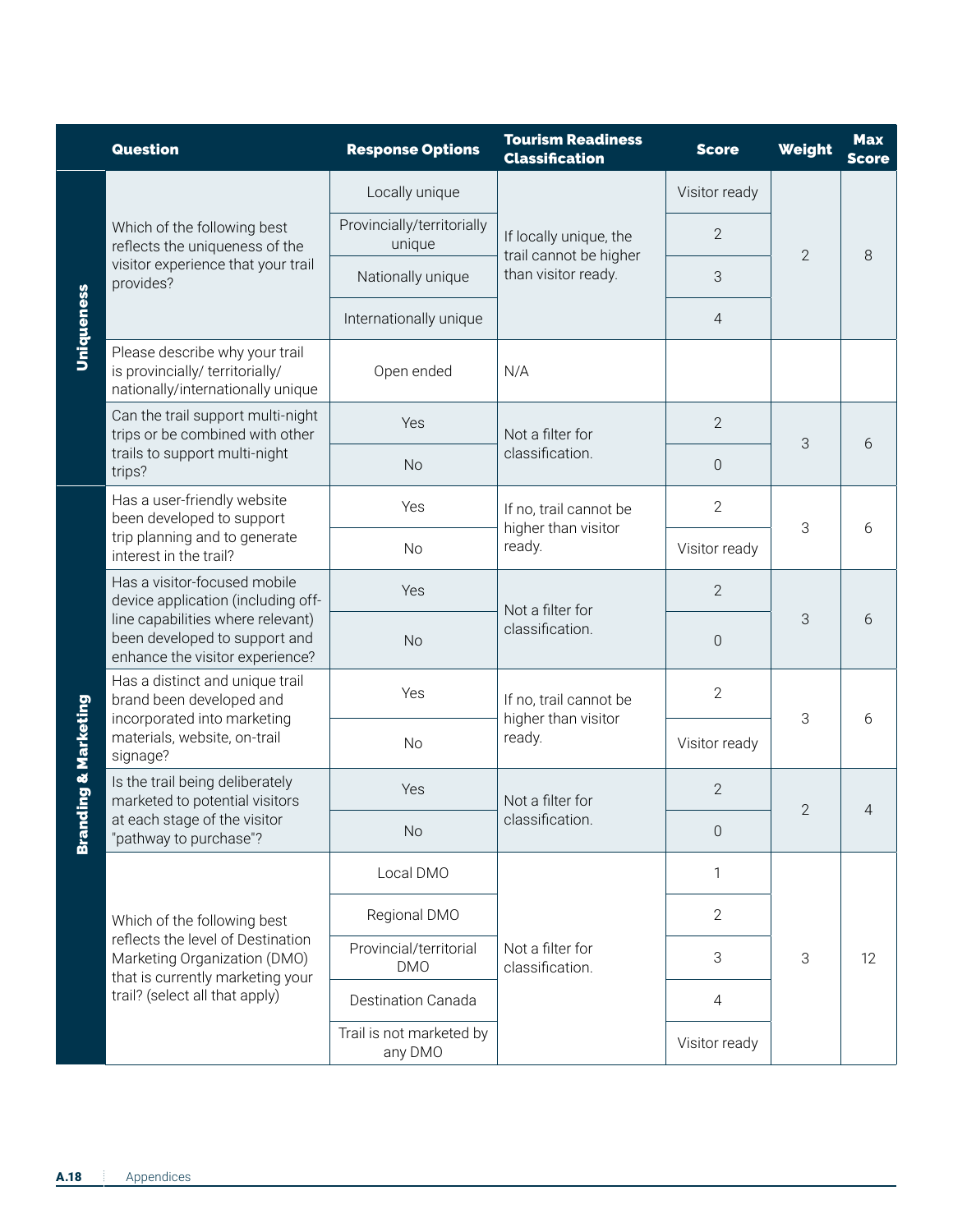|                      | <b>Question</b>                                                                                                                                                                                                                                                                     | <b>Response Options</b>     | <b>Tourism Readiness</b><br><b>Classification</b>                                                    | <b>Score</b>   | Weight         | <b>Max</b><br><b>Score</b> |
|----------------------|-------------------------------------------------------------------------------------------------------------------------------------------------------------------------------------------------------------------------------------------------------------------------------------|-----------------------------|------------------------------------------------------------------------------------------------------|----------------|----------------|----------------------------|
| Branding & Marketing | Has your organization, or<br>a Destination Marketing<br>Yes<br>Organization that you work<br>Not a filter for<br>with, established a library of<br>classification.<br>high resolution and compelling<br><b>No</b><br>photos and video footage to<br>support marketing of the trail? |                             |                                                                                                      | $\mathbf 1$    |                |                            |
|                      |                                                                                                                                                                                                                                                                                     | $\mathbf 0$                 | $\overline{2}$                                                                                       | $\overline{2}$ |                |                            |
|                      | Does your organization, or<br>a Destination Marketing<br>Organization that you work                                                                                                                                                                                                 | Yes<br>Not a filter for     | $\mathbf{2}$                                                                                         |                |                |                            |
|                      | with, work to attract and host<br>international media and travel<br>trade familiarization tours?                                                                                                                                                                                    | <b>No</b>                   | classification.                                                                                      | $\mathbf 0$    | 3              | 6                          |
|                      | Is your trail currently integrated<br>into any visitor experience                                                                                                                                                                                                                   | Yes                         | Not a filter for                                                                                     | $\overline{2}$ | $\overline{4}$ | 8                          |
|                      | packages that are sold through<br>Travel Trade?                                                                                                                                                                                                                                     | <b>No</b>                   | classification.                                                                                      | $\mathbf 0$    |                |                            |
|                      | Which of these best reflects the<br>level of quality and design of<br>visitor comfort and convenience<br>amenities on your trail?                                                                                                                                                   | No amenities are<br>offered | If no amenities or only<br>basic amenities are<br>offered, the trail cannot<br>exceed visitor ready. | Visitor ready  | 3              | 6                          |
| menities & Services  |                                                                                                                                                                                                                                                                                     | <b>Basic</b>                |                                                                                                      | Visitor ready  |                |                            |
|                      |                                                                                                                                                                                                                                                                                     | Mid-range                   |                                                                                                      | 1              |                |                            |
|                      |                                                                                                                                                                                                                                                                                     | High-end                    |                                                                                                      | $\overline{2}$ |                |                            |
|                      | Do trail visitors have easy<br>access to market or export<br>ready accommodations on or<br>near the trail?                                                                                                                                                                          | Yes                         | Not a filter for                                                                                     | $\overline{2}$ | 3              | 6                          |
|                      |                                                                                                                                                                                                                                                                                     | <b>No</b>                   | classification.                                                                                      | $\mathbf 0$    |                |                            |
|                      | Are the accommodations<br>appropriately distributed along<br>the trail to service visitors for<br>each night of their journey on<br>the trail?                                                                                                                                      | Yes                         | Not a filter for<br>classification                                                                   | $\overline{2}$ |                |                            |
| <b>Visitor A</b>     |                                                                                                                                                                                                                                                                                     | <b>No</b>                   |                                                                                                      | 0              | 3              | 6                          |
|                      | Is there a clustering of market or<br>export ready visitor attractions<br>on or near the trail that are<br>promoted to trail visitors to<br>enhance their experience?                                                                                                               | Yes                         | Not a filter for<br>classification.                                                                  | $\overline{2}$ |                |                            |
|                      |                                                                                                                                                                                                                                                                                     | <b>No</b>                   |                                                                                                      | $\mathbf 0$    | 3              | 6                          |
|                      | Have communities on or near<br>the trail developed signage and<br>visitor information strategies<br>to attract trail visitors into their                                                                                                                                            | Yes                         | Not a filter for<br>classification.                                                                  | $\mathbf{2}$   | 3              | 6                          |
|                      |                                                                                                                                                                                                                                                                                     | No                          |                                                                                                      | $\mathbf 0$    |                |                            |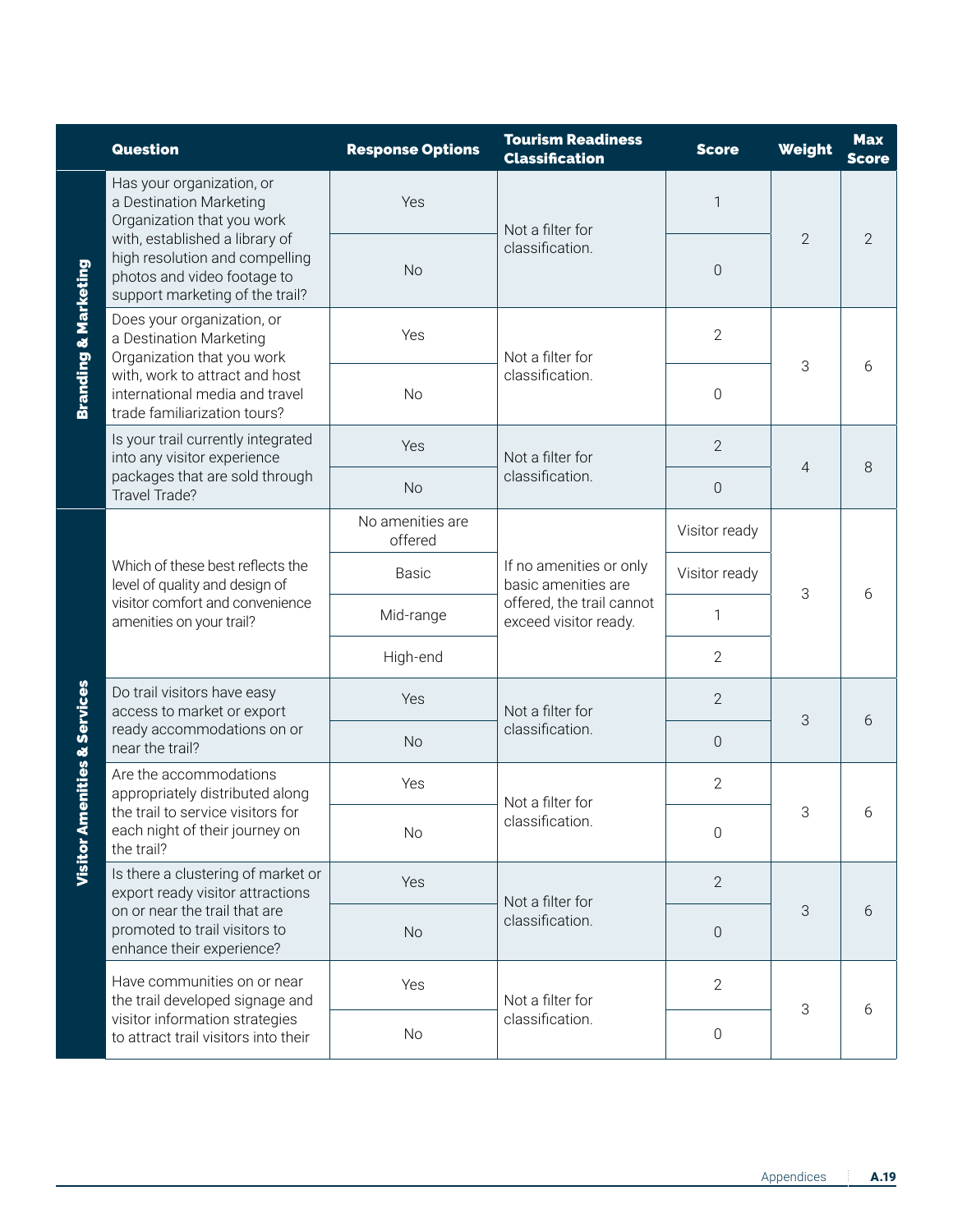| Question                                                                                         | <b>Response Options</b>                     | <b>Tourism Readiness</b><br><b>Classification</b> | <b>Score</b>   | Weight         | <b>Max</b><br><b>Score</b> |
|--------------------------------------------------------------------------------------------------|---------------------------------------------|---------------------------------------------------|----------------|----------------|----------------------------|
| Have communities along or near<br>the trail developed a welcoming<br>and inviting atmosphere for | Yes                                         | Not a filter for                                  | $\overline{2}$ | 3              | 6                          |
| trail visitors (e.g. welcome<br>signage, themed banners,<br>beautification)?                     | No                                          | classification.                                   | $\Omega$       |                |                            |
| How frequently is the trail                                                                      | Never                                       |                                                   | 0              | 3              |                            |
| animated through events/<br>festivals/competitions that<br>attract visitors to the trail from    | Periodically, but not<br>regularly          | Not a filter for<br>classification.               | $\mathbf{1}$   |                | 6                          |
| beyond the local community?                                                                      | Annual schedule of<br>events                |                                                   | $\overline{2}$ |                |                            |
| Do private or public sector<br>entities offer regular,<br>dependable and bookable                | Yes                                         | Not a filter for<br>classification.               | $\overline{2}$ | 3              | 6                          |
| transportation services to help<br>visitors access the trail?                                    | <b>No</b>                                   |                                                   | $\overline{0}$ |                |                            |
| Does your organization maintain<br>staff, or have another similar<br>arrangement, where trained  | Yes                                         | Not a filter for<br>classification.               | $\overline{2}$ |                |                            |
| customer service personnel are<br>available to respond to enquiries<br>about the trail?          | <b>No</b>                                   |                                                   | $\Omega$       | $\overline{4}$ | 8                          |
|                                                                                                  | Within 24 hours of<br>receiving the enquiry | Not a filter for<br>classification.               | 3              | 4              | 12                         |
| When an enquiry about the<br>trail is received, which of the                                     | Within a week of<br>receiving the enquiry   |                                                   | $\overline{2}$ |                |                            |
| following best reflects how long<br>it typically takes to respond?                               | Over a week from<br>receipt of the enquiry  |                                                   | 1              |                |                            |
|                                                                                                  | If/as we can                                |                                                   | $\Omega$       |                |                            |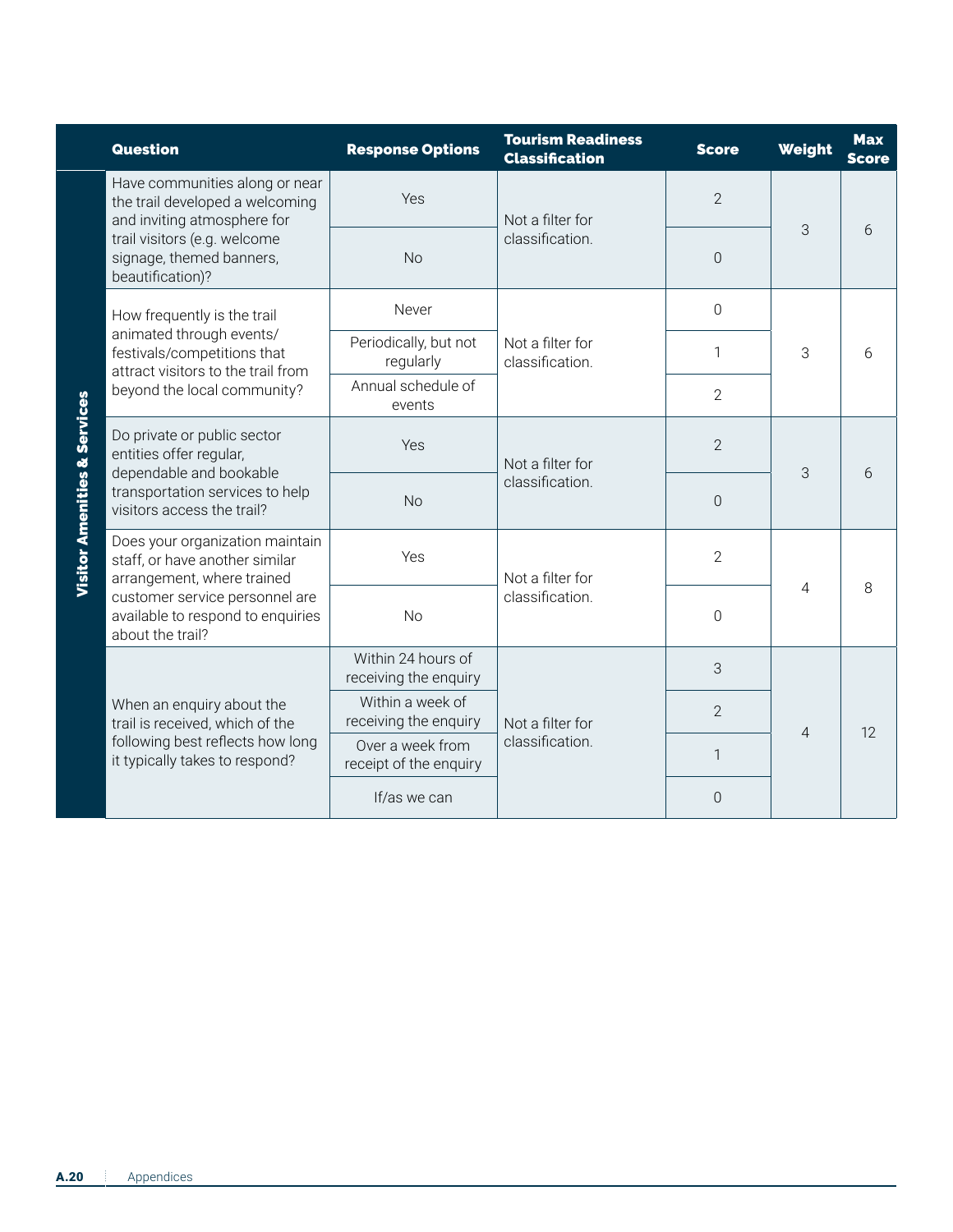|                                            | <b>Question</b>                                                                                                                                      | <b>Response Options</b>  | <b>Tourism Readiness</b><br><b>Classification</b> | <b>Score</b>   | Weight               | <b>Max</b><br><b>Score</b> |
|--------------------------------------------|------------------------------------------------------------------------------------------------------------------------------------------------------|--------------------------|---------------------------------------------------|----------------|----------------------|----------------------------|
| <b>Amenities &amp; Services</b><br>Visitor | Does your organization, or one<br>of your partners (e.g. DMO),<br>provide training to frontline staff                                                | Yes.<br>Not a filter for | $\overline{2}$                                    | 3              | 6                    |                            |
|                                            | and businesses in the tourism<br>industry about the trail?                                                                                           | <b>No</b>                | classification.                                   | $\Omega$       |                      |                            |
|                                            | Do local elected officials<br>actively reference the trail as<br>both an important quality of<br>life and economic asset in the<br>community/region? | <b>Yes</b>               | Not a filter for<br>classification.               | $\overline{2}$ | $\mathcal{P}$        | 4                          |
|                                            |                                                                                                                                                      | <b>No</b>                |                                                   | $\Omega$       |                      |                            |
|                                            | Are local tourism businesses<br>knowledgeable about the trail<br>and effective trail ambassadors?                                                    | <b>Yes</b>               | Not a filter for                                  | $\overline{2}$ | $\overline{2}$       | 4                          |
|                                            |                                                                                                                                                      | <b>No</b>                | classification.                                   | $\Omega$       |                      |                            |
|                                            |                                                                                                                                                      |                          |                                                   |                | <b>Maximum Score</b> | 186                        |

| <b>Tourism Readiness Rating</b> | <b>Score Range</b> |
|---------------------------------|--------------------|
| Not Visitor Ready               | Ი-46               |
| <b>Visitor Ready</b>            | 47-93              |
| Market Ready                    | $94 - 140$         |
| <b>Export Ready</b>             | 141-186            |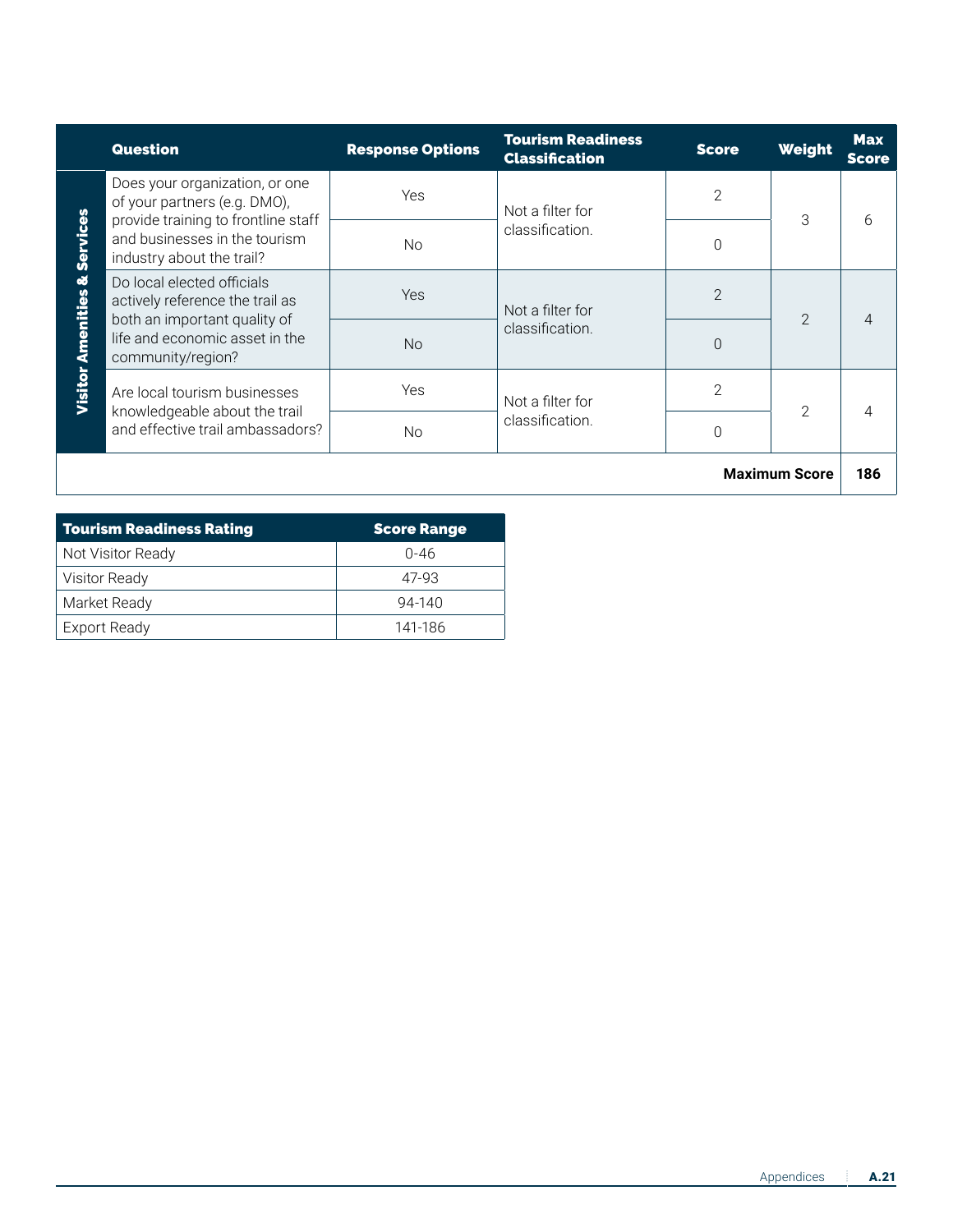# **GLOSSARY**

Activity-optimized trail - A trail that permits multiple different activities but has been designed and managed to optimize the experience for one specific activity.

Adaptive cycle/mountain bike - A large category of wheeled recreational cycles consisting of hand cycles, recumbent leg cycles, tandem bicycles, etc. that are purposefully intended to provide specifically adapted opportunities for individuals who cannot use a two-wheeled bicycle due to disabilities, special needs or other physical or neurological challenges.

Clearing height - The minimum height of the clearing limit measured from the trail tread to the lowest obstacle above the trail tread.

Clearing width - The minimum width of the clearing limit measured horizontally across the trail corridor at its narrowest point along the trail.

Cross slope - The grade of the trail tread measured perpendicular to the direction of travel.

Electric personal assistive mobility device - Electric power-assisted devices that provide mobility (e.g., electric wheel chairs, scooters, segways) for people with physical disabilities.

Grade - The vertical difference in elevation (ascent and descent) of a trail. Grade is expressed as the percentage of change in elevation or as a ratio of vertical distance (rise) to horizontal distance (run).

**Mixed-use trail -** A trail that permits both non-motorized and motorized modes of travel.

Multi-use trail - A trail that is designed and managed to permit multiple activities in compliance with the permitted modes of travel (Note: all mixed-use trails are multi-use, as they permit more than one activity).

Technical Trail Feature (TTF) - Constructed or natural obstacles that are purposefully integrated or built into a trail to deliver specific user objectives and require visitors to negotiate them.

Trail - A defined type of infrastructure that is purposefully designed and used for one or more recreation activities and/or non-road based transportation. To be recognized as a trail, it must be approved by the landowner, mapped, marked, and actively managed and maintained.

Trail classification - A comprehensive approach to describing and documenting the actual or intended characteristics of a trail.

Trail experience - The ability for a visitor to engage in a desired trail activity, at a desired level of challenge within a desired recreation setting in a desired natural region.

Trail Management Objective (TMO) - A form that documents the management intention of a trail in a clear, consistent and understandable way. Trail management objectives are referred to and used to guide future trail planning, maintenance, design, construction and management decisions.

**Trail tourism ecosystem** - A complex, interwoven and dynamic ecosystem of organizations involved in the planning, design and management of trails (e.g. land managers, transportation, accommodations, food and beverage providers, on/near trail attractions, destination marketers). Successful trail destinations recognize the interconnectedness of this ecosystem and its importance to the success of the trail and destination.

Travelled surface width - The minimum width of the trail tread, including structure width, on which the visitor directly travels.

**Tread obstacle -** Anything that interrupts the evenness of the tread surface.

I

Tourism - Tourism relates to the activities of people travelling to and staying in places outside their usual environment for leisure, business or other purposes for not more than one consecutive year.

Tourist - A tourist is anyone who stays one or more nights away from home or, if no nights are spent away from home, travels at least 40 km one way from home to the destination.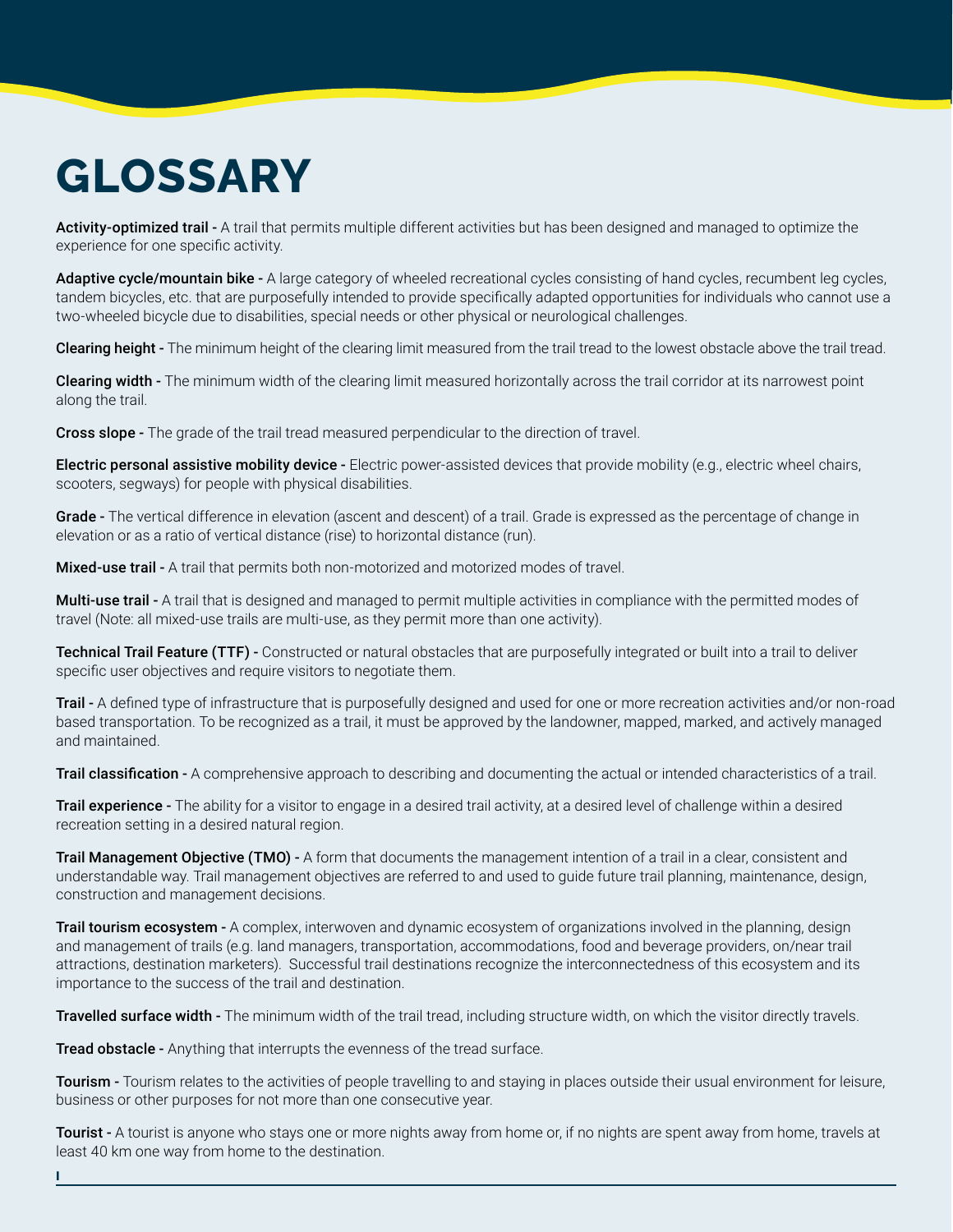# **REFERENCES**

- i **<https://bcparks.ca/recreation/biking/>**
- ii **[https://www2.gov.bc.ca/assets/gov/sports-recreation-arts-and-culture/outdoor-recreation/camping-and-hiking/rec](https://www2.gov.bc.ca/assets/gov/sports-recreation-arts-and-culture/outdoor-recreation/camping-and-hiking/rec-sites-and-trails/ebike_policy_final_04-25-2019.pdf)[sites-and-trails/ebike\\_policy\\_final\\_04-25-2019.pdf](https://www2.gov.bc.ca/assets/gov/sports-recreation-arts-and-culture/outdoor-recreation/camping-and-hiking/rec-sites-and-trails/ebike_policy_final_04-25-2019.pdf)**